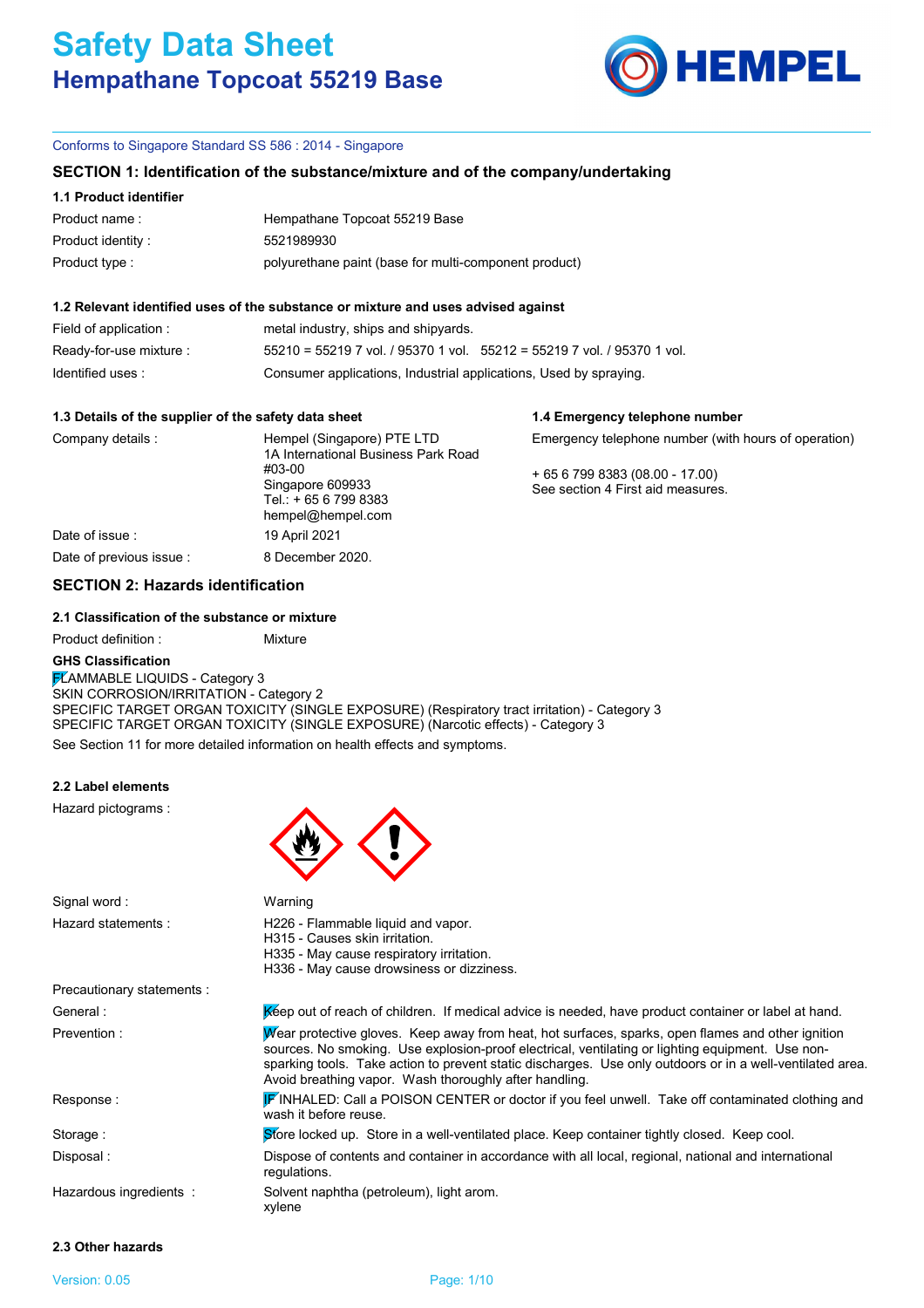

# **SECTION 2: Hazards identification**

Other hazards which do not result None known. in classification :

# **SECTION 3: Composition/information on ingredients**

## **3.2 Mixtures**

| Product/ingredient name                                 | <b>Identifiers</b> | %                   | <b>GHS Classification</b>                                                                                                                                                                                                                                                                                                   |
|---------------------------------------------------------|--------------------|---------------------|-----------------------------------------------------------------------------------------------------------------------------------------------------------------------------------------------------------------------------------------------------------------------------------------------------------------------------|
| Solvent naphtha (petroleum), light<br>arom.             | 64742-95-6         | $\geq 10 - 25$      | <b>FLAMMABLE LIQUIDS - Category 3</b><br>SPECIFIC TARGET ORGAN TOXICITY (SINGLE EXPOSURE)<br>(Respiratory tract irritation) - Category 3<br>SPECIFIC TARGET ORGAN TOXICITY (SINGLE EXPOSURE)<br>(Narcotic effects) - Category 3<br><b>ASPIRATION HAZARD - Category 1</b><br>AQUATIC HAZARD (LONG-TERM) - Category 2         |
| xylene                                                  | 1330-20-7          | $≥10 - ≤20$         | FLAMMABLE LIQUIDS - Category 3<br>ACUTE TOXICITY (dermal) - Category 4<br><b>ACUTE TOXICITY (inhalation) - Category 4</b><br>SKIN CORROSION/IRRITATION - Category 2                                                                                                                                                         |
| ethylbenzene                                            | $100 - 41 - 4$     | $\geq 3 - \leq 4.4$ | FLAMMABLE LIQUIDS - Category 2<br>ACUTE TOXICITY (inhalation) - Category 4<br>SPECIFIC TARGET ORGAN TOXICITY (REPEATED EXPOSURE)<br>- Category 2<br><b>ASPIRATION HAZARD - Category 1</b>                                                                                                                                   |
| 1,3-bis(12-hydroxyocta-<br>decanamide-N-methyle)benzene |                    | $<$ 1               | SKIN SENSITIZATION - Category 1B                                                                                                                                                                                                                                                                                            |
| bis $(1,2,2,6,6$ -pentamethyl-<br>4-piperidyl) sebacate | 41556-26-7         | <1                  | SKIN SENSITIZATION - Category 1<br>AQUATIC HAZARD (ACUTE) - Category 1<br>AQUATIC HAZARD (LONG-TERM) - Category 1                                                                                                                                                                                                           |
| n-butyl acrylate                                        | 141-32-2           | $<$ 1               | FLAMMABLE LIQUIDS - Category 3<br><b>ACUTE TOXICITY (inhalation) - Category 4</b><br>SKIN CORROSION/IRRITATION - Category 2<br>SERIOUS EYE DAMAGE/ EYE IRRITATION - Category 2A<br>SKIN SENSITIZATION - Category 1B<br>SPECIFIC TARGET ORGAN TOXICITY (SINGLE EXPOSURE)<br>(Respiratory tract irritation) - Category 3      |
| hydroxypropylmethacrylate                               | 27813-02-1         | <1                  | SERIOUS EYE DAMAGE/ EYE IRRITATION - Category 2B<br>SKIN SENSITIZATION - Category 1                                                                                                                                                                                                                                         |
| toluene                                                 | 108-88-3           | $\leq 0.3$          | FLAMMABLE LIQUIDS - Category 2<br>SKIN CORROSION/IRRITATION - Category 2<br><b>TOXIC TO REPRODUCTION - Category 2</b><br>SPECIFIC TARGET ORGAN TOXICITY (SINGLE EXPOSURE)<br>(Narcotic effects) - Category 3<br>SPECIFIC TARGET ORGAN TOXICITY (REPEATED EXPOSURE)<br>- Category 2<br><b>ASPIRATION HAZARD - Category 1</b> |

There are no additional ingredients present which, within the current knowledge of the supplier and in the concentrations applicable, are classified as hazardous to health or the environment and hence require reporting in this section.

Occupational exposure limits, if available, are listed in Section 8.

# **SECTION 4: First aid measures**

# **4.1 Description of first aid measures**

| General :                   | In all cases of doubt, or when symptoms persist, seek medical attention. Never give anything by mouth<br>to an unconscious person.                                                                                                                                                                                 |
|-----------------------------|--------------------------------------------------------------------------------------------------------------------------------------------------------------------------------------------------------------------------------------------------------------------------------------------------------------------|
|                             | If breathing is irregular, drowsiness, loss of consciousness or cramps: Call 112 and give immediate<br>treatment (first aid).                                                                                                                                                                                      |
| Eye contact:                | Check for and remove any contact lenses. Immediately flush eyes with plenty of water for at least 15<br>minutes, occasionally lifting the upper and lower eyelids. Seek immediate medical attention.                                                                                                               |
| Inhalation:                 | Remove to fresh air. Keep person warm and at rest. If not breathing, if breathing is irregular or if<br>respiratory arrest occurs, provide artificial respiration or oxygen by trained personnel. Give nothing by<br>mouth. If unconscious, place in recovery position and get medical attention immediately.      |
| Skin contact:               | Remove contaminated clothing and shoes. Wash skin thoroughly with soap and water or use<br>recognized skin cleanser. Do NOT use solvents or thinners.                                                                                                                                                              |
| Ingestion:                  | If swallowed, seek medical advice immediately and show this container or label. Keep person warm<br>and at rest. Do not induce vomiting unless directed to do so by medical personnel. Lower the head so<br>that vomit will not re-enter the mouth and throat.                                                     |
| Protection of first-aiders: | No action shall be taken involving any personal risk or without suitable training. If it is suspected that<br>fumes are still present, the rescuer should wear an appropriate mask or self-contained breathing<br>apparatus. It may be dangerous to the person providing aid to give mouth-to-mouth resuscitation. |
|                             |                                                                                                                                                                                                                                                                                                                    |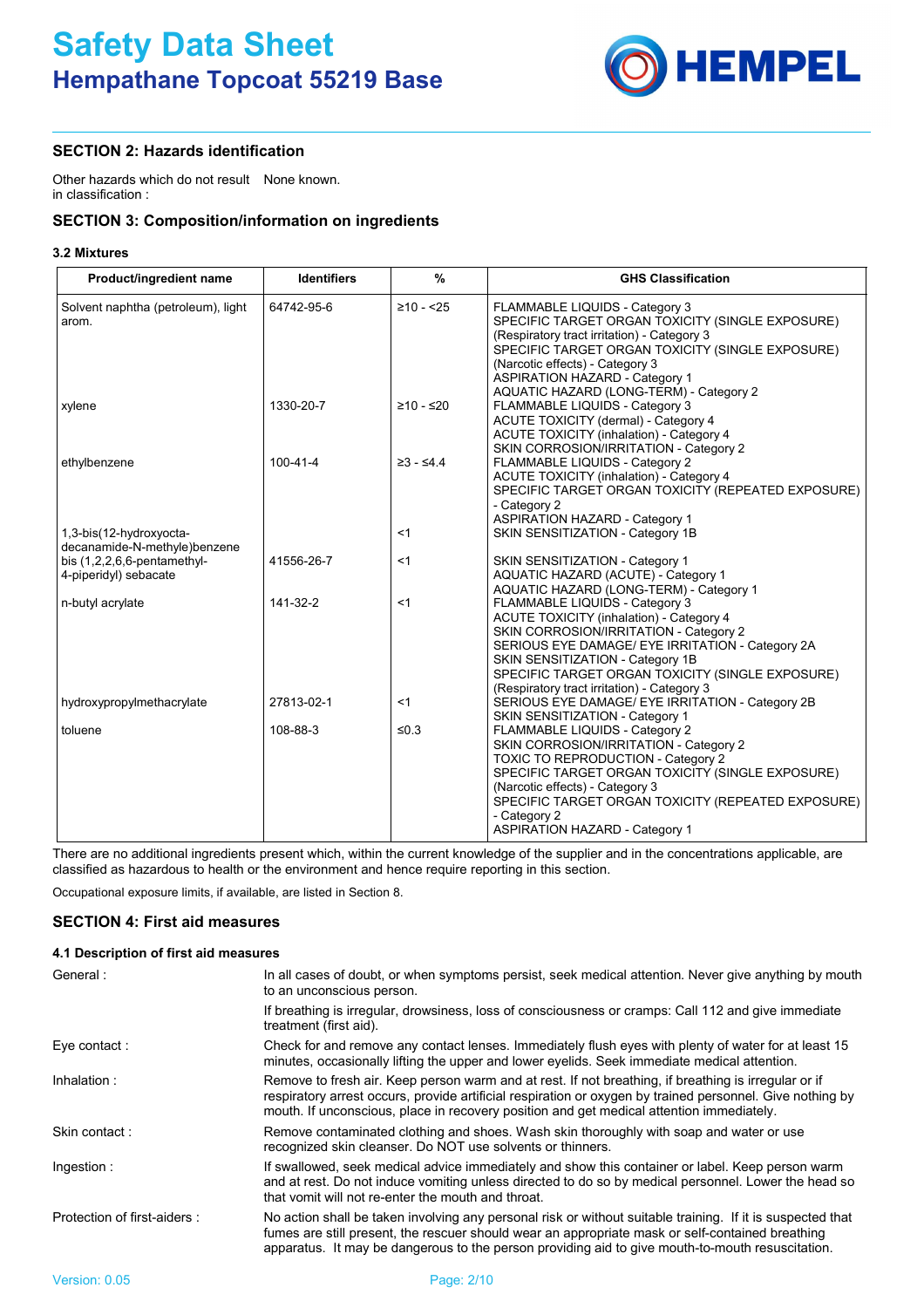

# **SECTION 4: First aid measures**

## **4.2 Most important symptoms and effects, both acute and delayed**

| Potential acute health effects |                                                                                                                                                                                         |
|--------------------------------|-----------------------------------------------------------------------------------------------------------------------------------------------------------------------------------------|
| Eye contact:                   | No known significant effects or critical hazards.                                                                                                                                       |
| Inhalation:                    | Can cause central nervous system (CNS) depression. May cause drowsiness or dizziness. May<br>cause respiratory irritation.                                                              |
| Skin contact:                  | Causes skin irritation.                                                                                                                                                                 |
| Ingestion:                     | Can cause central nervous system (CNS) depression.                                                                                                                                      |
| Over-exposure signs/symptoms   |                                                                                                                                                                                         |
| Eye contact :                  | Adverse symptoms may include the following:<br>pain or irritation<br>watering<br>redness                                                                                                |
| Inhalation:                    | Adverse symptoms may include the following:<br>respiratory tract irritation<br>coughing<br>nausea or vomiting<br>headache<br>drowsiness/fatigue<br>dizziness/vertigo<br>unconsciousness |
| Skin contact:                  | Adverse symptoms may include the following:<br>irritation<br>redness                                                                                                                    |
| Ingestion:                     | No specific data.                                                                                                                                                                       |

#### **4.3 Indication of any immediate medical attention and special treatment needed**

| Notes to physician :  | Treat symptomatically. Contact poison treatment specialist immediately if large quantities have been<br>ingested or inhaled. |
|-----------------------|------------------------------------------------------------------------------------------------------------------------------|
| Specific treatments : | No specific treatment.                                                                                                       |

## **SECTION 5: Firefighting measures**

#### **5.1 Extinguishing media**

| Extinguishing media : | Recommended: alcohol resistant foam, $CO2$ , powders, water spray. |  |
|-----------------------|--------------------------------------------------------------------|--|
|                       | Not to be used: waterjet.                                          |  |

## **5.2 Special hazards arising from the substance or mixture**

| Hazards from the substance or   | Flammable liquid and vapor. Runoff to sewer may create fire or explosion hazard. In a fire or if heated,                                                                                               |
|---------------------------------|--------------------------------------------------------------------------------------------------------------------------------------------------------------------------------------------------------|
| mixture:                        | a pressure increase will occur and the container may burst, with the risk of a subsequent explosion.                                                                                                   |
|                                 | This material is toxic to aquatic life with long lasting effects. Fire water contaminated with this material<br>must be contained and prevented from being discharged to any waterway, sewer or drain. |
| Hazardous combustion products : | Decomposition products may include the following materials: carbon oxides                                                                                                                              |

#### **5.3 Advice for firefighters**

Promptly isolate the scene by removing all persons from the vicinity of the incident if there is a fire. No action shall be taken involving any personal risk or without suitable training. Fire will produce dense black smoke. Exposure to decomposition products may cause a health hazard. Cool closed containers exposed to fire with water. Do not release runoff from fire to drains or watercourses. Fire-fighters should wear appropriate protective equipment and self-contained breathing apparatus (SCBA) with a full face-piece operated in positive pressure mode. Clothing for fire-fighters (including helmets, protective boots and gloves) conforming to European standard EN 469 will provide a basic level of protection for chemical incidents.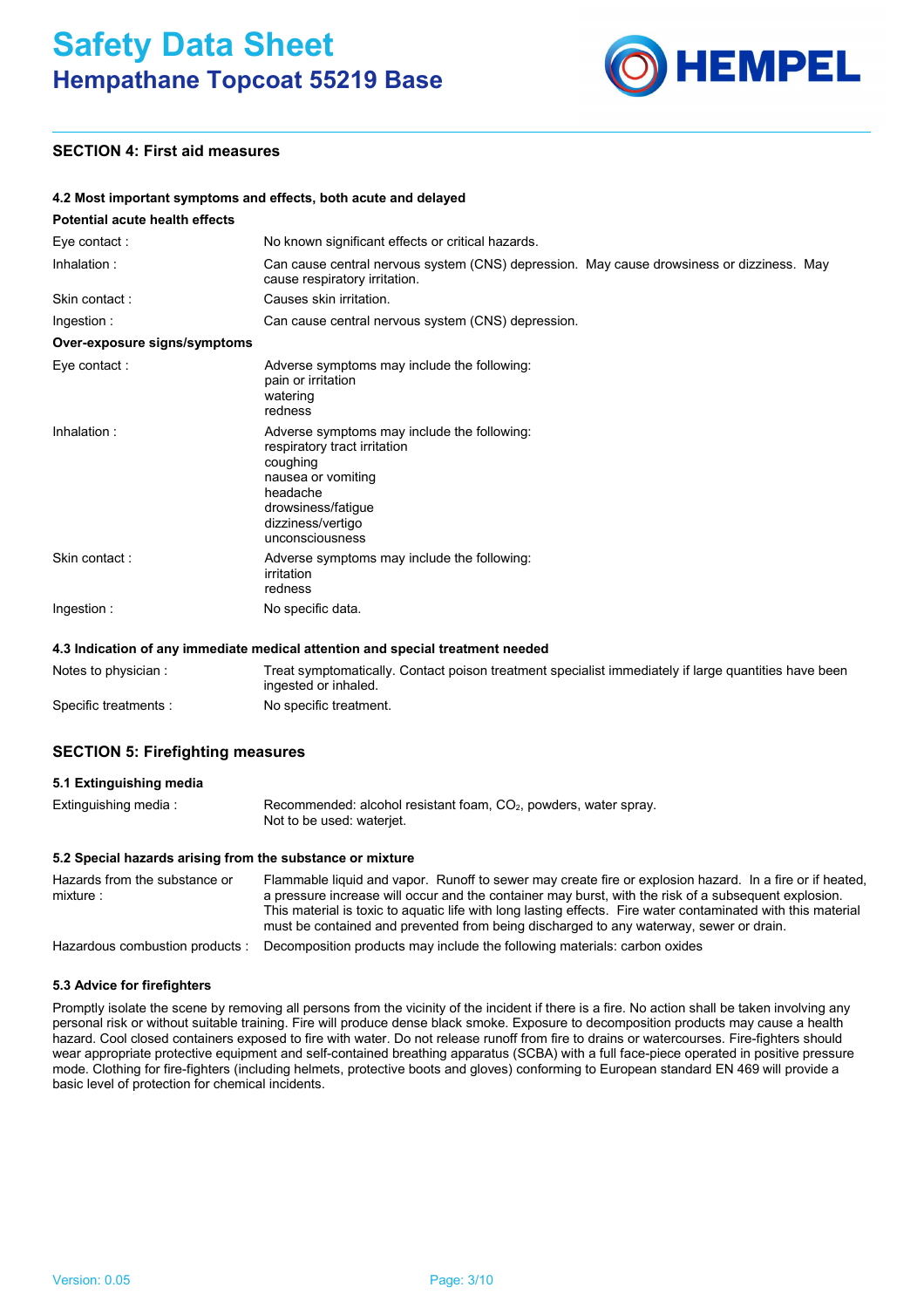

# **SECTION 6: Accidental release measures**

#### **6.1 Personal precautions, protective equipment and emergency procedures**

Avoid all direct contact with the spilled material. Exclude sources of ignition and be aware of explosion hazard. Ventilate the area. Avoid breathing vapor or mist. Refer to protective measures listed in sections 7 and 8. No action shall be taken involving any personal risk or without suitable training. If the product contaminates lakes, rivers, or sewers, inform the appropriate authorities in accordance with local regulations.

## **6.2 Environmental precautions**

Avoid dispersal of spilled material and runoff and contact with soil, waterways, drains and sewers. Inform the relevant authorities if the product has caused environmental pollution (sewers, waterways, soil or air). Water polluting material. May be harmful to the environment if released in large quantities.

## **6.3 Methods and materials for containment and cleaning up**

Stop leak if without risk. Move containers from spill area. Approach release from upwind. Prevent entry into sewers, water courses, basements or confined areas. Wash spillages into an effluent treatment plant or proceed as follows. Contain and collect spillage with noncombustible, absorbent material e.g. sand, earth, vermiculite or diatomaceous earth and place in container for disposal according to local regulations (see Section 13). Use spark-proof tools and explosion-proof equipment. Contaminated absorbent material may pose the same hazard as the spilled product.

## **6.4 Reference to other sections**

See Section 1 for emergency contact information. See Section 8 for information on appropriate personal protective equipment. See Section 13 for additional waste treatment information.

# **SECTION 7: Handling and storage**

## **7.1 Precautions for safe handling**

Vapors are heavier than air and may spread along floors. Vapors may form explosive mixtures with air. Prevent the creation of flammable or explosive concentrations of vapors in air and avoid vapor concentrations higher than the occupational exposure limits. In addition, the product should be used only in areas from which all naked lights and other sources of ignition have been excluded. Electrical equipment should be protected to the appropriate standard. To dissipate static electricity during transfer, ground drum and connect to receiving container with bonding strap. No sparking tools should be used.

Avoid inhalation of vapour, dust and spray mist. Avoid contact with skin and eyes. Eating, drinking and smoking should be prohibited in area where this material is handled, stored and processed. Appropriate personal protective equipment: see Section 8. Always keep in containers made from the same material as the original one.

#### **7.2 Conditions for safe storage, including any incompatibilities**

Store in accordance with local regulations. Store in a cool, well-ventilated area away from incompatible materials and ignition sources. Keep out of the reach of children. Keep away from: Oxidizing agents, strong alkalis, strong acids. No smoking. Prevent unauthorized access. Containers that are opened must be carefully resealed and kept upright to prevent leakage.

#### **7.3 Specific end use(s)**

See separate Product Data Sheet for recommendations or industrial sector specific solutions.

## **SECTION 8: Exposure controls/personal protection**

#### **8.1 Control parameters**

| Product/ingredient name                  | <b>Exposure limit values</b>                                                                                |
|------------------------------------------|-------------------------------------------------------------------------------------------------------------|
| Solvent naphtha (petroleum), light arom. | Workplace Safety and Health Act (Singapore).                                                                |
|                                          | TWA Tentative: 25 ppm 8 hours.                                                                              |
| xylene                                   | Workplace Safety and Health Act (Singapore, 2/2006).                                                        |
|                                          | PEL (long term): 100 ppm 8 hours.                                                                           |
|                                          | PEL (long term): 434 mg/m <sup>3</sup> 8 hours.                                                             |
|                                          | PEL (short term): 651 mg/m <sup>3</sup> 15 minutes.                                                         |
|                                          | PEL (short term): 150 ppm 15 minutes.                                                                       |
| ethylbenzene                             | Workplace Safety and Health Act (Singapore, 2/2006).<br>PEL (short term): 543 mg/m <sup>3</sup> 15 minutes. |
|                                          | PEL (short term): 125 ppm 15 minutes.                                                                       |
|                                          | PEL (long term): 434 mg/m <sup>3</sup> 8 hours.                                                             |
|                                          | PEL (long term): 100 ppm 8 hours.                                                                           |
|                                          |                                                                                                             |
| n-butyl acrylate                         | Workplace Safety and Health Act (Singapore, 2/2006).                                                        |
|                                          | PEL (long term): 52 mg/m <sup>3</sup> 8 hours.                                                              |
|                                          | PEL (long term): 10 ppm 8 hours.                                                                            |
| toluene                                  | Workplace Safety and Health Act (Singapore, 2/2006).                                                        |
|                                          | PEL (long term): 50 ppm 8 hours.                                                                            |
|                                          |                                                                                                             |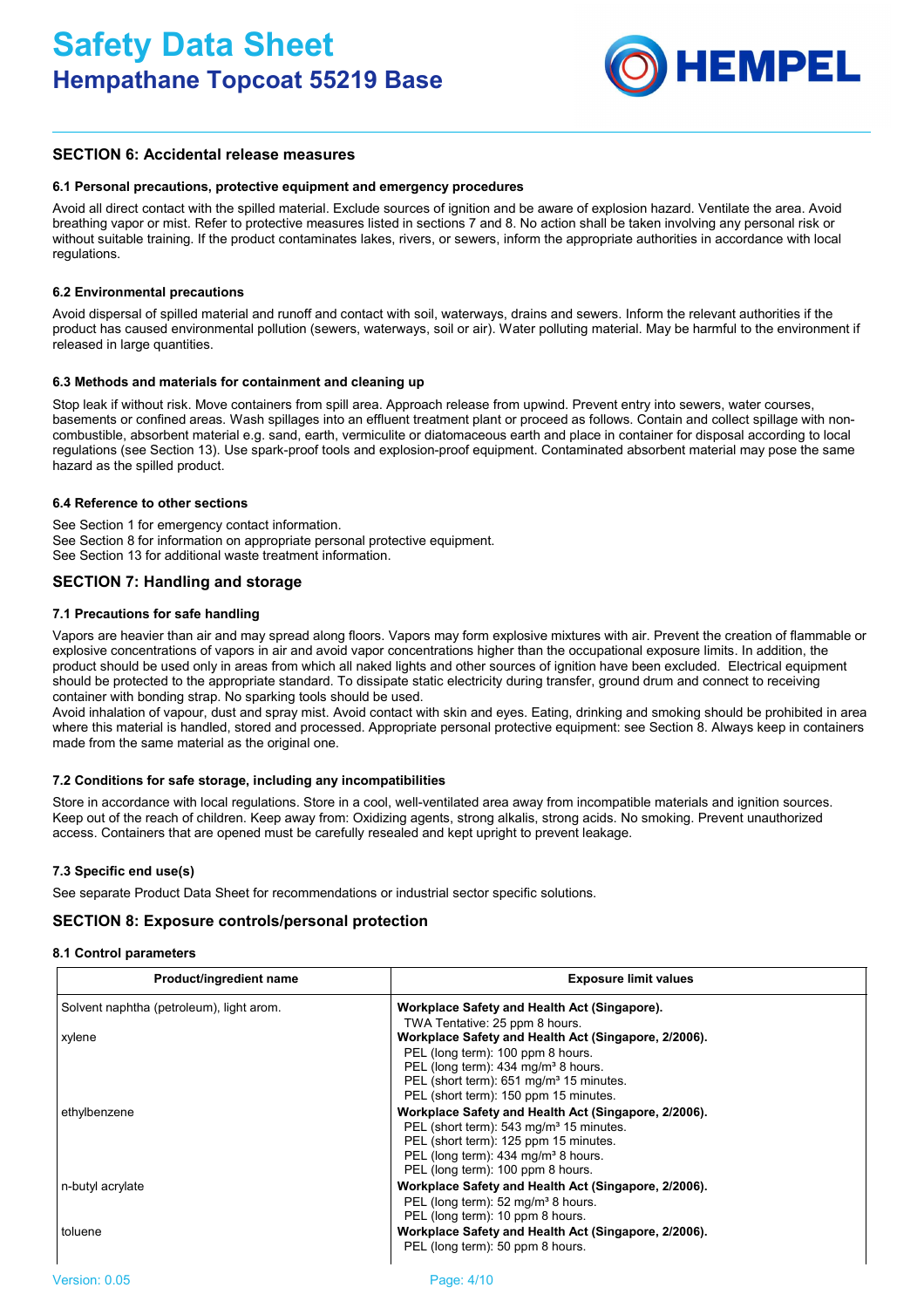# **Safety Data Sheet Hempathane Topcoat 55219 Base**



# **SECTION 8: Exposure controls/personal protection**

PEL (long term): 188 mg/m<sup>3</sup> 8 hours.

#### **Recommended monitoring procedures**

If this product contains ingredients with exposure limits, personal, workplace atmosphere or biological monitoring may be required to determine the effectiveness of the ventilation or other control measures and/or the necessity to use respiratory protective equipment. Reference should be made to monitoring standards, such as the following: European Standard EN 689 (Workplace atmospheres - Guidance for the assessment of exposure by inhalation to chemical agents for comparison with limit values and measurement strategy) European Standard EN 14042 (Workplace atmospheres - Guide for the application and use of procedures for the assessment of exposure to chemical and biological agents) European Standard EN 482 (Workplace atmospheres - General requirements for the performance of procedures for the measurement of chemical agents) Reference to national guidance documents for methods for the determination of hazardous substances will also be required.

#### **8.2 Exposure controls**

### **Appropriate engineering controls**

Arrange sufficient ventilation by local exhaust ventilation and good general ventilation to keep the airborne concentrations of vapors or dust lowest possible and below their respective threshold limit value. Ensure that eyewash stations and safety showers are proximal to the workstation location.

### **Individual protection measures**

| General :                | Gloves must be worn for all work that may result in soiling. Apron/coveralls/protective clothing must be<br>worn when soiling is so great that regular work clothes do not adequately protect skin against contact<br>with the product. Safety eyewear should be used when there is a likelihood of exposure.                                                                                                                                                                                                                                                                                                                                                     |
|--------------------------|-------------------------------------------------------------------------------------------------------------------------------------------------------------------------------------------------------------------------------------------------------------------------------------------------------------------------------------------------------------------------------------------------------------------------------------------------------------------------------------------------------------------------------------------------------------------------------------------------------------------------------------------------------------------|
|                          |                                                                                                                                                                                                                                                                                                                                                                                                                                                                                                                                                                                                                                                                   |
| Hygiene measures :       | Wash hands, forearms, and face thoroughly after handling compounds and before eating, smoking,<br>using lavatory, and at the end of day.                                                                                                                                                                                                                                                                                                                                                                                                                                                                                                                          |
| Eye/face protection :    | Safety eyewear complying with an approved standard should be used when a risk assessment<br>indicates this is necessary to avoid exposure to liquid splashes, mists, gases or dusts. If contact is<br>possible, the following protection should be worn, unless the assessment indicates a higher degree of<br>protection: chemical splash goggles.                                                                                                                                                                                                                                                                                                               |
| Hand protection:         | Wear chemical-resistant gloves (tested to EN374) in combination with 'basic' employee training. The<br>quality of the chemical-resistant protective gloves must be chosen as a function of the specific<br>workplace concentrations and quantity of hazardous substances.                                                                                                                                                                                                                                                                                                                                                                                         |
|                          | Since the actual work situation is unknown. Supplier of gloves should be contacted in order to find the<br>appropriate type. Below listed glove(s) should be regarded as generic advice:                                                                                                                                                                                                                                                                                                                                                                                                                                                                          |
|                          | Recommended: Silver Shield / Barrier / 4H gloves, polyvinyl alcohol (PVA), Viton®<br>May be used: nitrile rubber                                                                                                                                                                                                                                                                                                                                                                                                                                                                                                                                                  |
|                          | Short term exposure: neoprene rubber, butyl rubber, natural rubber (latex), polyvinyl chloride (PVC)                                                                                                                                                                                                                                                                                                                                                                                                                                                                                                                                                              |
| Body protection :        | Personal protective equipment for the body should be selected based on the task being performed and<br>the risks involved handling this product.<br>Wear suitable protective clothing. Always wear protective clothing when spraying.                                                                                                                                                                                                                                                                                                                                                                                                                             |
| Respiratory protection : | Use a properly fitted, air-purifying or air-fed respirator complying with an approved standard if a risk<br>assessment indicates this is necessary. Respirator selection must be based on known or anticipated<br>exposure levels, the hazards of the product and the safe working limits of the selected respirator. If<br>working areas have insufficient ventilation: When the product is applied by means that will not generate<br>an aerosol such as, brush or roller wear half or totally covering mask equipped with gas filter of type A,<br>when grinding use particle filter of type P. Be sure to use an approved/certified respirator or equivalent. |

## **Environmental exposure controls**

Emissions from ventilation or work process equipment should be checked to ensure they comply with the requirements of environmental protection legislation. In some cases, fume scrubbers, filters or engineering modifications to the process equipment will be necessary to reduce emissions to acceptable levels.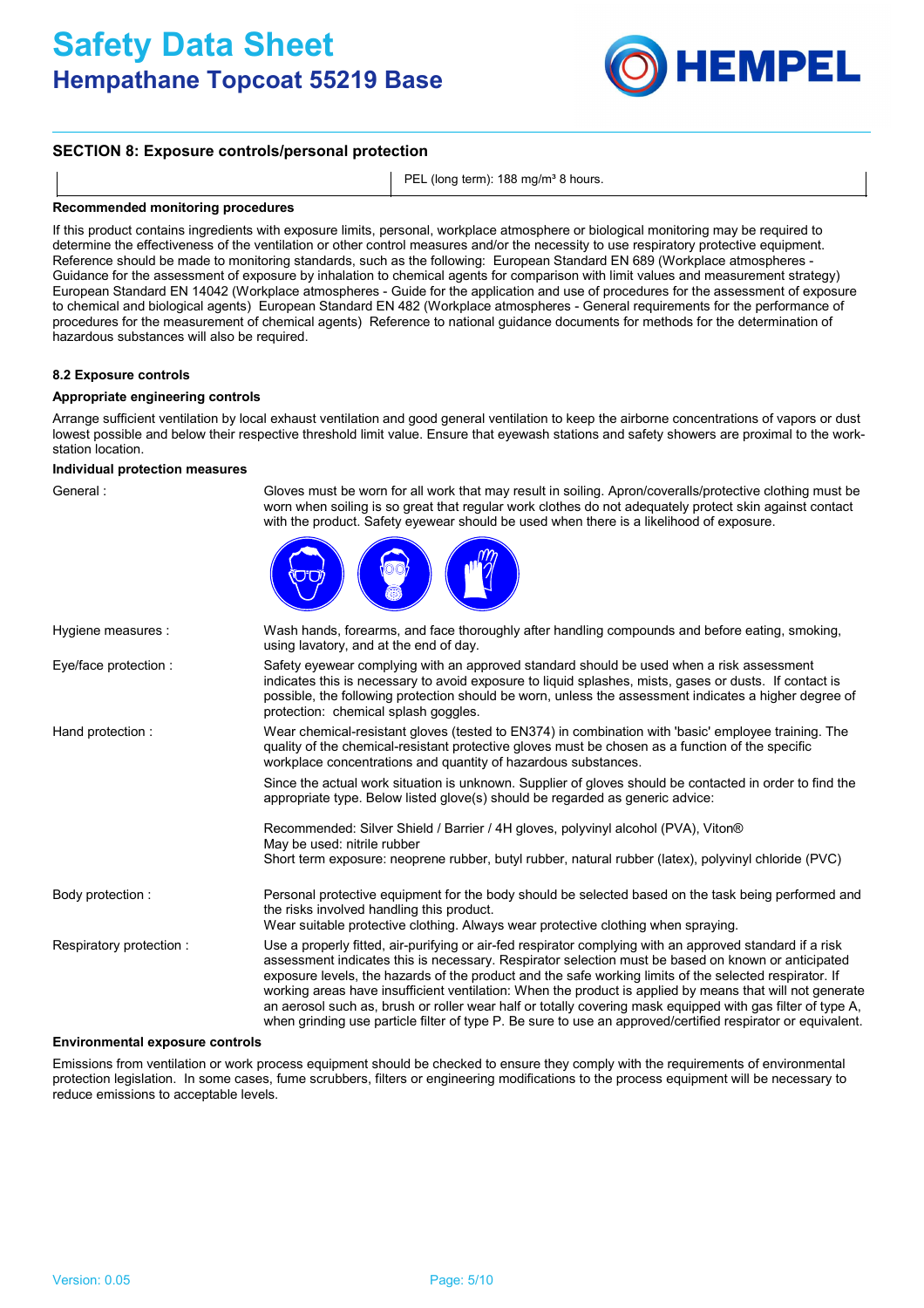

# **SECTION 9: Physical and chemical properties**

## **9.1 Information on basic physical and chemical properties**

| Physical state:                                   | Liguid.                                                                                                                          |
|---------------------------------------------------|----------------------------------------------------------------------------------------------------------------------------------|
| Odor:                                             | Solvent-like                                                                                                                     |
| pH :                                              | Testing not relevant or not possible due to nature of the product.                                                               |
| Melting point/freezing point:                     | Testing not relevant or not possible due to nature of the product.                                                               |
| Boiling point/boiling range:                      | Testing not relevant or not possible due to nature of the product.                                                               |
| Flash point :                                     | Closed cup: $33^{\circ}$ C (91.4 $^{\circ}$ F)                                                                                   |
| Evaporation rate :                                | Testing not relevant or not possible due to nature of the product.                                                               |
| Flammability:                                     | Highly flammable in the presence of the following materials or conditions: open flames, sparks and<br>static discharge and heat. |
| Lower and upper explosive<br>(flammable) limits : | $0.8 - 7.6$ vol %                                                                                                                |
| Vapor pressure :                                  | Testing not relevant or not possible due to nature of the product.                                                               |
| Vapor density:                                    | Testing not relevant or not possible due to nature of the product.                                                               |
| Specific gravity :                                | 1.087 $g/cm^{3}$                                                                                                                 |
| Solubility(ies):                                  | Very slightly soluble in the following materials: cold water and hot water.                                                      |
| Partition coefficient (LogKow):                   | Testing not relevant or not possible due to nature of the product.                                                               |
| Auto-ignition temperature :                       | Lowest known value: 280 - 470°C (536 - 878°F) (Solvent naphtha (petroleum), light arom.).                                        |
| Decomposition temperature :                       | Testing not relevant or not possible due to nature of the product.                                                               |
| Viscosity:                                        | Testing not relevant or not possible due to nature of the product.                                                               |
| Explosive properties :                            | Testing not relevant or not possible due to nature of the product.                                                               |
| Oxidizing properties :                            | Testing not relevant or not possible due to nature of the product.                                                               |

## **9.2 Other information**

| Solvent(s) % by weight : | Weighted average: 42 %                    |
|--------------------------|-------------------------------------------|
| Water % by weight :      | Weighted average: 0 %                     |
| VOC content:             | $463.4$ g/l                               |
| TOC Content:             | Weighted average: 411 g/l                 |
| Solvent Gas:             | Weighted average: 0.101 m <sup>3</sup> /l |

# **SECTION 10: Stability and reactivity**

## **10.1 Reactivity**

No specific test data related to reactivity available for this product or its ingredients.

## **10.2 Chemical stability**

The product is stable.

## **10.3 Possibility of hazardous reactions**

Under normal conditions of storage and use, hazardous reactions will not occur.

## **10.4 Conditions to avoid**

Avoid all possible sources of ignition (spark or flame). Do not pressurize, cut, weld, braze, solder, drill, grind or expose containers to heat or sources of ignition.

#### **10.5 Incompatible materials**

Highly reactive or incompatible with the following materials: oxidizing materials. Reactive or incompatible with the following materials: reducing materials.

## **10.6 Hazardous decomposition products**

When exposed to high temperatures (i.e. in case of fire) harmful decomposition products may be formed: Decomposition products may include the following materials: carbon oxides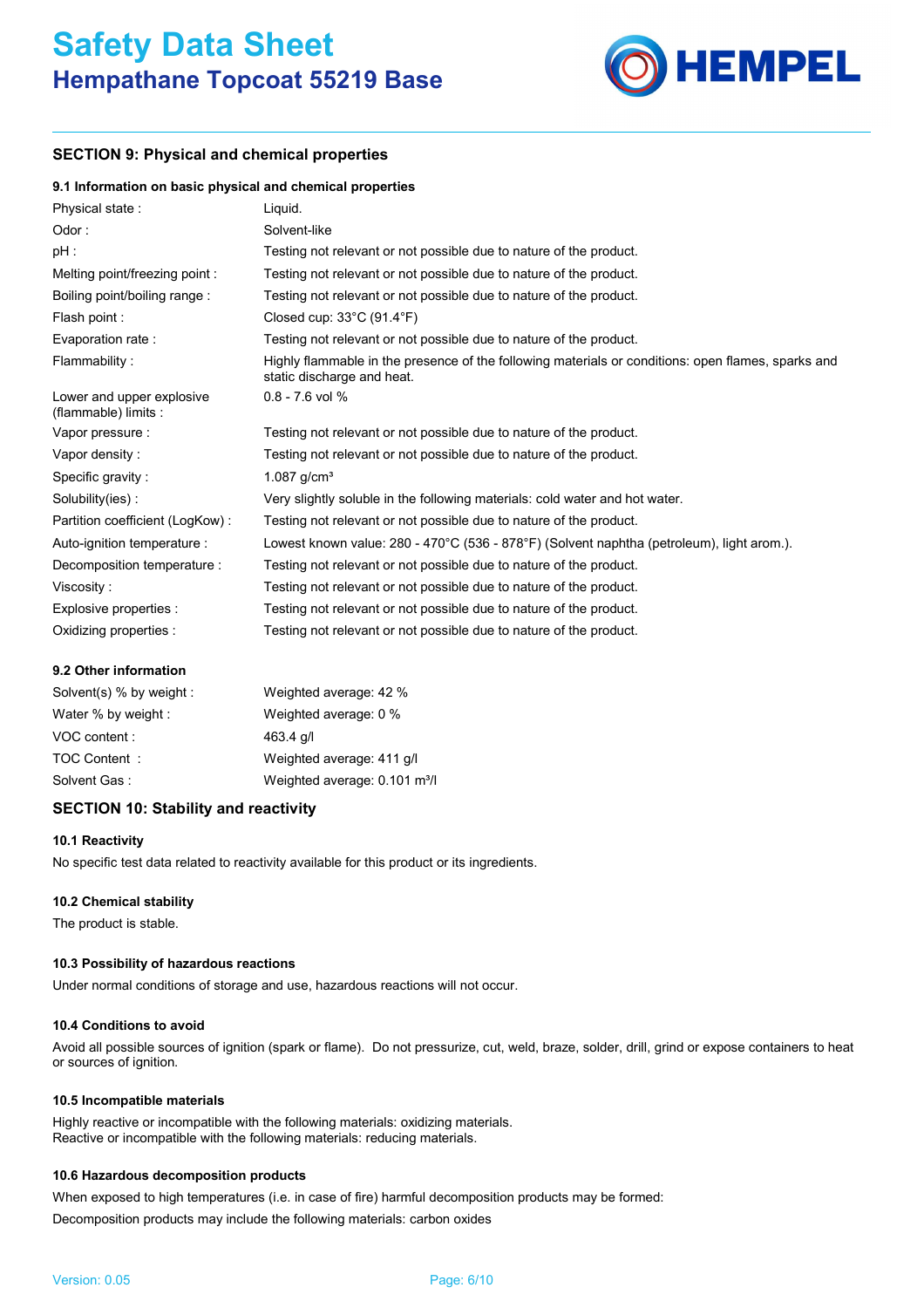

# **SECTION 11: Toxicological information**

#### **11.1 Information on toxicological effects**

Exposure to component solvent vapor concentrations may result in adverse health effects such as mucous membrane and respiratory system irritation and adverse effects on the kidneys, liver and central nervous system. Solvents may cause some of the above effects by absorption through the skin. Symptoms and signs include headaches, dizziness, fatigue, muscular weakness, drowsiness and, in extreme cases, loss of consciousness. Repeated or prolonged contact with the preparation may cause removal of natural fat from the skin, resulting in non-allergic contact dermatitis and absorption through the skin. If splashed in the eyes, the liquid may cause irritation and reversible damage. Accidental swallowing may cause stomach pain. Chemical lung inflammation may occur if the product is taken into the lungs via vomiting.

## **Acute toxicity**

| Product/ingredient name            | <b>Result</b>                   | <b>Species</b> | Dose                   | <b>Exposure</b> |
|------------------------------------|---------------------------------|----------------|------------------------|-----------------|
| Solvent naphtha (petroleum), light | <b>LC50 Inhalation Vapor</b>    | Rat            | 6193 mg/m <sup>3</sup> | 4 hours         |
| arom.                              |                                 |                |                        |                 |
|                                    | LD50 Dermal                     | Rabbit         | 3160 mg/kg             |                 |
|                                    | LD50 Oral                       | Rat            | 3492 mg/kg             |                 |
| xylene                             | LC50 Inhalation Gas.            | Rat            | 5000 ppm               | 4 hours         |
|                                    | <b>LC50 Inhalation Vapor</b>    | Rat            | 6350 ppm               | 4 hours         |
|                                    | LD50 Dermal                     | Rabbit         | >4200 mg/kg            |                 |
|                                    | LD50 Oral                       | Rat            | 3523 mg/kg             |                 |
| ethylbenzene                       | LD50 Dermal                     | Rabbit         | >5000 mg/kg            |                 |
|                                    | LD50 Oral                       | Rat            | 3500 mg/kg             |                 |
| 1,3-bis(12-hydroxyocta-            | LC50 Inhalation Dusts and mists | Rat            | $>5$ mg/m <sup>3</sup> | 4 hours         |
| decanamide-N-methyle)benzene       |                                 |                |                        |                 |
|                                    | LD50 Dermal                     | Rat            | >2000 mg/kg            |                 |
|                                    | LD50 Oral                       | Rat            | >2000 mg/kg            |                 |
| bis $(1,2,2,6,6$ -pentamethyl-     | LD50 Dermal                     | Rat            | >2000 mg/kg            |                 |
| 4-piperidyl) sebacate              |                                 |                |                        |                 |
|                                    | LD50 Oral                       | Rat            | >2000 mg/kg            |                 |
| n-butyl acrylate                   | <b>LC50 Inhalation Vapor</b>    | Rat            | $10.3$ mg/l            | 4 hours         |
|                                    | LD50 Dermal                     | Rabbit         | 2 mL/kg                |                 |
|                                    | LD50 Oral                       | Rat            | $900$ mg/kg            |                 |
| hydroxypropylmethacrylate          | LD50 Oral                       | Rat            | 11200 mg/kg            |                 |
| toluene                            | <b>LC50 Inhalation Vapor</b>    | Rat            | $>20$ mg/l             | 4 hours         |
|                                    | LD50 Oral                       | Rat            | 636 mg/kg              |                 |

## **Acute toxicity estimates**

| Route               | <b>ATE value</b> |
|---------------------|------------------|
| Dermal              | 8035.75 mg/kg    |
| Inhalation (gases)  | 36526.16 ppm     |
| Inhalation (vapors) | 360.38 mg/l      |

#### **Irritation/Corrosion**

| Product/ingredient name            | Result                      | <b>Species</b> | <b>Score</b>             | <b>Exposure</b>            |
|------------------------------------|-----------------------------|----------------|--------------------------|----------------------------|
| Sólvent naphtha (petroleum), light | Eyes - Mild irritant        | Rabbit         |                          | 24 hours 100 microliters   |
| arom.                              |                             |                |                          |                            |
|                                    | Respiratory - Mild irritant | Rabbit         |                          |                            |
|                                    | Skin - Moderate irritant    | Rabbit         | ۰                        |                            |
| xylene                             | Eyes - Severe irritant      | Rabbit         |                          | 24 hours 5 milligrams      |
|                                    | Skin - Moderate irritant    | Rabbit         |                          | 24 hours 500 milligrams    |
|                                    | Skin - Irritant             | Rabbit         |                          |                            |
| ethylbenzene                       | Skin - Mild irritant        | Rabbit         | ۰                        | 24 hours 15 milligrams     |
|                                    | Respiratory - Mild irritant | Rabbit         |                          |                            |
|                                    | Eyes - Mild irritant        | Rabbit         | ۰                        |                            |
| n-butyl acrylate                   | Eyes - Mild irritant        | Rabbit         |                          | 24 hours 500 milligrams    |
|                                    | Skin - Mild irritant        | Rabbit         | $\overline{\phantom{a}}$ | 24 hours 10 milligrams     |
| toluene                            | Eyes - Mild irritant        | Rabbit         | $\overline{\phantom{0}}$ | 0.5 minutes 100 milligrams |
|                                    | Skin - Moderate irritant    | Rabbit         | $\blacksquare$           | 24 hours 20 milligrams     |

#### **Sensitizer**

| Product/ingredient name                                 | <b>Route of exposure</b> | <b>Species</b> | Result      |
|---------------------------------------------------------|--------------------------|----------------|-------------|
| bis $(1,2,2,6,6$ -pentamethyl-<br>4-piperidyl) sebacate | skin                     | Guinea piq     | Sensitizina |

# **Specific target organ toxicity (single exposure)**

| Product/ingredient name                             | Category                               | <b>Route of exposure</b> | Target organs                                                        |
|-----------------------------------------------------|----------------------------------------|--------------------------|----------------------------------------------------------------------|
| Solvent naphtha (petroleum), light arom.<br>toluene | Category 3<br>Category 3<br>Category 3 |                          | Respiratory tract irritation<br>Narcotic effects<br>Narcotic effects |

#### **Specific target organ toxicity (repeated exposure)**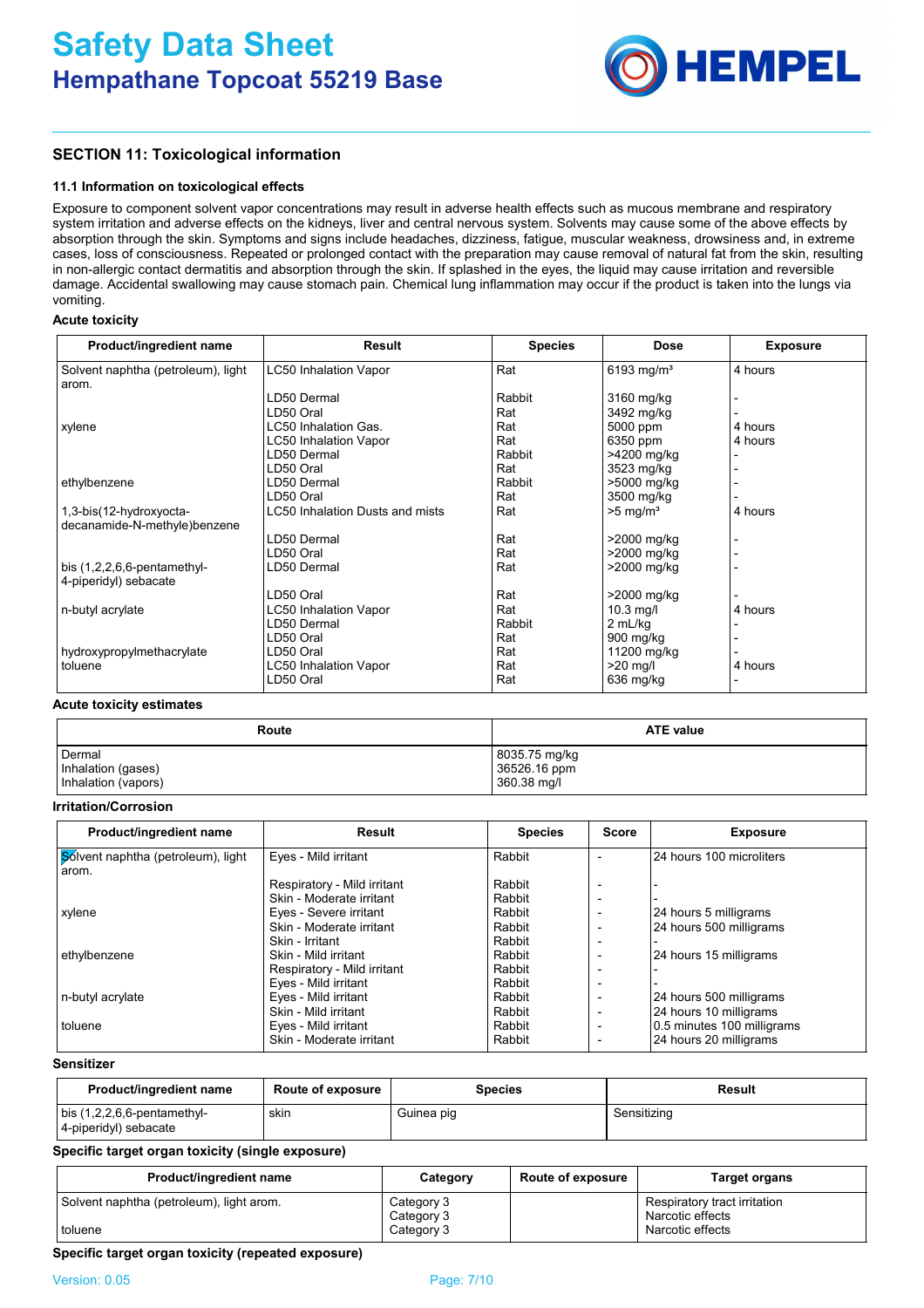

# **SECTION 11: Toxicological information**

| <b>Product/ingredient name</b> | Category                 | <b>Route of exposure</b> | <b>Target organs</b> |
|--------------------------------|--------------------------|--------------------------|----------------------|
| ethylbenzene<br>toluene        | Category 2<br>Category 2 |                          | hearing organs       |

## **Aspiration hazard**

| <b>Product/ingredient name</b>           | Result                                |
|------------------------------------------|---------------------------------------|
| Solvent naphtha (petroleum), light arom. | <b>ASPIRATION HAZARD - Category 1</b> |
| ethylbenzene                             | <b>ASPIRATION HAZARD - Category 1</b> |
| toluene                                  | <b>ASPIRATION HAZARD - Category 1</b> |

## **Information on the likely routes of exposure**

Routes of entry anticipated: Oral, Dermal, Inhalation.

## **Potential chronic health effects**

Other information :

Sensitization : Contains 1,3-bis(12-hydroxyocta-decanamide-N-methyle)benzene, bis (1,2,2,6,6-pentamethyl-4-piperidyl) sebacate, n-butyl acrylate, hydroxypropylmethacrylate. May produce an allergic reaction. No additional known significant effects or critical hazards.

# **SECTION 12: Ecological information**

## **12.1 Toxicity**

Do not allow to enter drains or watercourses. Toxic to aquatic life with long lasting effects.

| Result                              | <b>Species</b>                                                                                                            | <b>Exposure</b>                                                     |
|-------------------------------------|---------------------------------------------------------------------------------------------------------------------------|---------------------------------------------------------------------|
| Acute EC50 2.6 mg/l                 | Algae - Pseudokirchneriella subcapitata                                                                                   | 96 hours                                                            |
|                                     |                                                                                                                           |                                                                     |
|                                     |                                                                                                                           | 48 hours                                                            |
| Acute LC50 9.22 mg/l                | Fish - Oncorhynchus mykiss (rainbow<br>trout)                                                                             | 96 hours                                                            |
| Chronic NOEC <1000 µg/l Fresh water | Algae - Pseudokirchneriella subcapitata                                                                                   | 96 hours                                                            |
| Acute LC50 >100 mg/l                | Algae                                                                                                                     | 72 hours                                                            |
|                                     |                                                                                                                           |                                                                     |
| Acute LC50 >100 mg/l                | Fish                                                                                                                      | 96 hours                                                            |
| Acute EC50 1.68 mg/l                | Aquatic plants                                                                                                            | 72 hours                                                            |
|                                     |                                                                                                                           |                                                                     |
| Acute LC50 0.97 mg/l Fresh water    | Fish - Lepomis macrochirus                                                                                                | 96 hours                                                            |
| Acute EC50 1.3 mg/l                 | Daphnia                                                                                                                   | 48 hours                                                            |
|                                     | Fish                                                                                                                      | 96 hours                                                            |
|                                     |                                                                                                                           | 96 hours                                                            |
|                                     | Daphnia - Daphnia magna                                                                                                   | 21 days                                                             |
|                                     | Acute EC50 3.2 mg/l<br>Acute LC50 2.1 mg/l<br>Chronic NOEC <500000 µg/l Fresh water<br>Chronic NOEC 1000 µg/l Fresh water | (green algae)<br>Daphnia<br>Algae - Pseudokirchneriella subcapitata |

## **12.2 Persistence and degradability**

| <b>Test</b>                                                                  | Result                                                 | <b>Dose</b>                                                     | Inoculum                                                |
|------------------------------------------------------------------------------|--------------------------------------------------------|-----------------------------------------------------------------|---------------------------------------------------------|
| OECD 301F Ready<br>Biodegradability - Manometric                             | 78 % - Readily - 28 days                               |                                                                 |                                                         |
|                                                                              | >70 % - Readily - 28 days<br>>60 % - Readily - 28 days |                                                                 |                                                         |
| OECD 301F Ready<br>Biodegradability - Manometric<br><b>Respirometry Test</b> | 90 - 98 % - Readily - 28 days                          |                                                                 |                                                         |
|                                                                              | >60 % - Readily - 28 days                              |                                                                 |                                                         |
|                                                                              | >70 % - Readily - 28 days                              |                                                                 |                                                         |
|                                                                              | 5 % - 28 days                                          |                                                                 |                                                         |
| $CO2$ in Sealed Vessels (Headspace                                           |                                                        |                                                                 |                                                         |
|                                                                              | 100 % - Readily - 14 days                              |                                                                 |                                                         |
| <b>Aquatic half-life</b>                                                     | <b>Photolysis</b>                                      |                                                                 | <b>Biodegradability</b>                                 |
|                                                                              |                                                        | Readily                                                         |                                                         |
|                                                                              |                                                        |                                                                 |                                                         |
|                                                                              |                                                        |                                                                 |                                                         |
|                                                                              |                                                        |                                                                 |                                                         |
|                                                                              |                                                        |                                                                 |                                                         |
|                                                                              |                                                        |                                                                 |                                                         |
|                                                                              |                                                        |                                                                 |                                                         |
|                                                                              | <b>Respirometry Test</b><br>Test)                      | OECD 310 Ready Biodegradability - 80 - 90 % - Readily - 28 days | Readily<br>Readily<br>Not readily<br>Readily<br>Readily |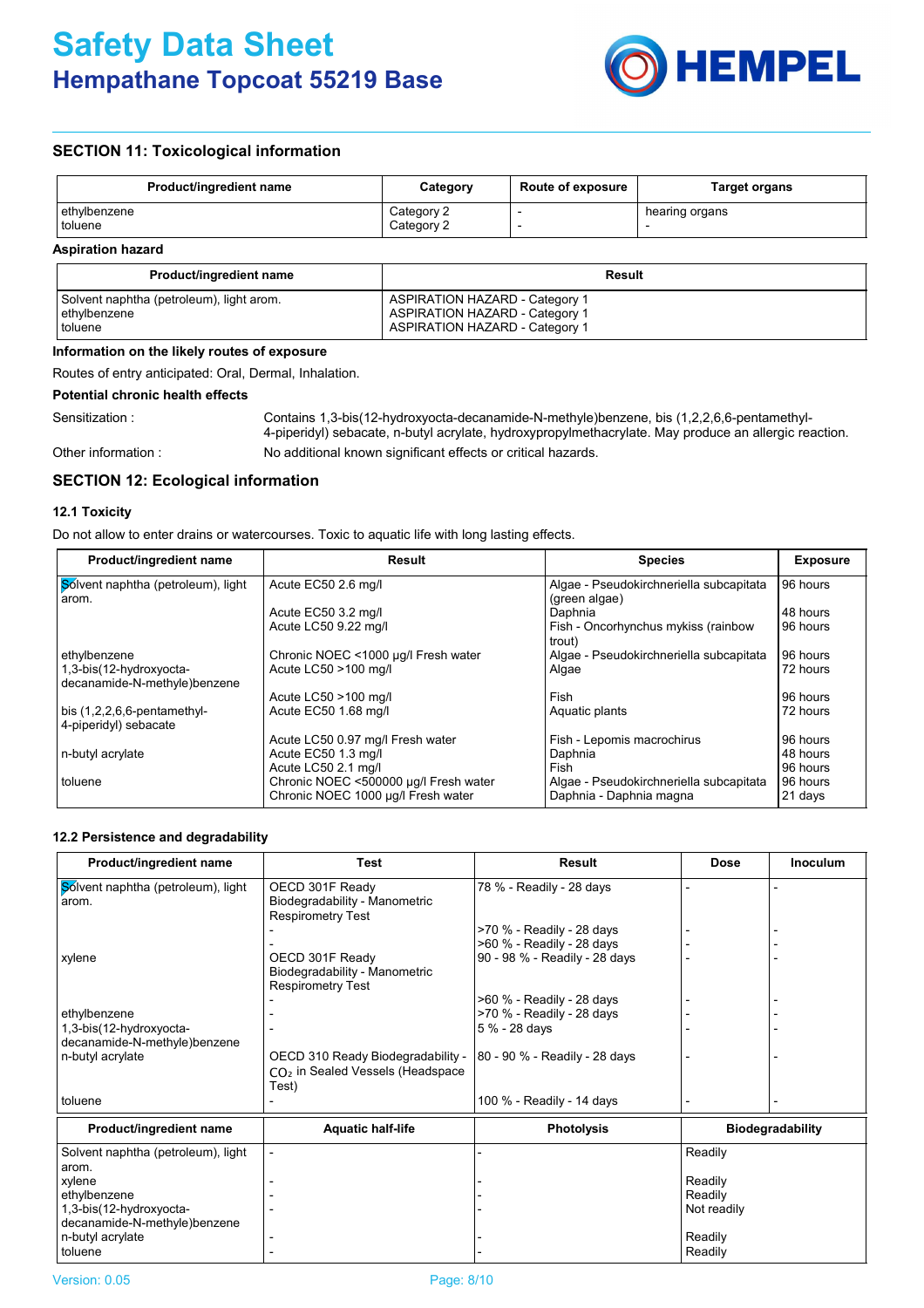

# **SECTION 12: Ecological information**

#### **12.3 Bioaccumulative potential**

| Product/ingredient name                  | $LogP_{ow}$ | <b>BCF</b>               | <b>Potential</b> |
|------------------------------------------|-------------|--------------------------|------------------|
| Solvent naphtha (petroleum), light arom. |             | $10 - 2500$              | high             |
| xylene                                   | 3.12        | $8.1 - 25.9$             | low              |
| ethylbenzene                             | 3.6         | $\overline{\phantom{a}}$ | low              |
| n-butyl acrylate                         | 2.38        | 17.27                    | low              |
| I hydroxypropylmethacrylate              | 0.97        | $\overline{\phantom{a}}$ | low              |
| toluene                                  | 2.73        | 90                       | low              |

## **12.4 Mobility in soil**

| Soil/water partition coefficient | No known data avaliable in our database. |
|----------------------------------|------------------------------------------|
| $(K_{OC})$ :                     |                                          |
| Mobility :                       | No known data avaliable in our database. |

# **SECTION 13: Disposal considerations**

## **13.1 Waste treatment methods**

The generation of waste should be avoided or minimized wherever possible. Residues of the product is listed as hazardous waste. Dispose of according to all state and local applicable regulations. Waste should not be disposed of untreated to the sewer unless fully compliant with the requirements of all authorities with jurisdiction. Spillage, remains, discarded clothes and similar should be discarded in a fireproof container.

# **Packaging**

The generation of waste should be avoided or minimized wherever possible. Waste packaging should be recycled. Incineration or landfill should only be considered when recycling is not feasible.

# **SECTION 14: Transport information**

Transport may take place according to national regulation or ADR for transport by road, RID for transport by train, IMDG for transport by sea, IATA for transport by air.

|                                | 14.1<br>UN no. | 14.2<br>Proper shipping name                         | 14.3<br>Transport hazard class(es) | 14.4<br>PG*    | 14.5<br>Env* | <b>Additional information</b>                                                                                                                  |
|--------------------------------|----------------|------------------------------------------------------|------------------------------------|----------------|--------------|------------------------------------------------------------------------------------------------------------------------------------------------|
| <b>ADR/RID</b><br><b>Class</b> | UN1263         | <b>PAINT</b>                                         | 3<br>盭                             | Ш              | Yes.         |                                                                                                                                                |
| <b>IMDG</b><br><b>Class</b>    | UN1263         | PAINT. (Solvent naphtha<br>(petroleum), light arom.) | 3<br>晢                             | $\mathbf{III}$ | Yes.         | The marine pollutant mark is<br>not required when<br>transported in sizes of ≤5 L<br>or $\leq 5$ kg.<br><b>Emergency schedules F-E.</b><br>S-E |
| <b>IATA</b><br><b>Class</b>    | UN1263         | <b>PAINT</b>                                         | 3                                  | $\mathbf{III}$ | Yes.         | The environmentally<br>hazardous substance mark<br>may appear if required by<br>other transportation<br>regulations.                           |

PG\* : Packing group

Env.\* : Environmental hazards

## **14.6 Special precautions for user**

**Transport within user's premises:** always transport in closed containers that are upright and secure. Ensure that persons transporting the product know what to do in the event of an accident or spillage.

## **14.7 Transport in bulk according to IMO instruments**

Not applicable.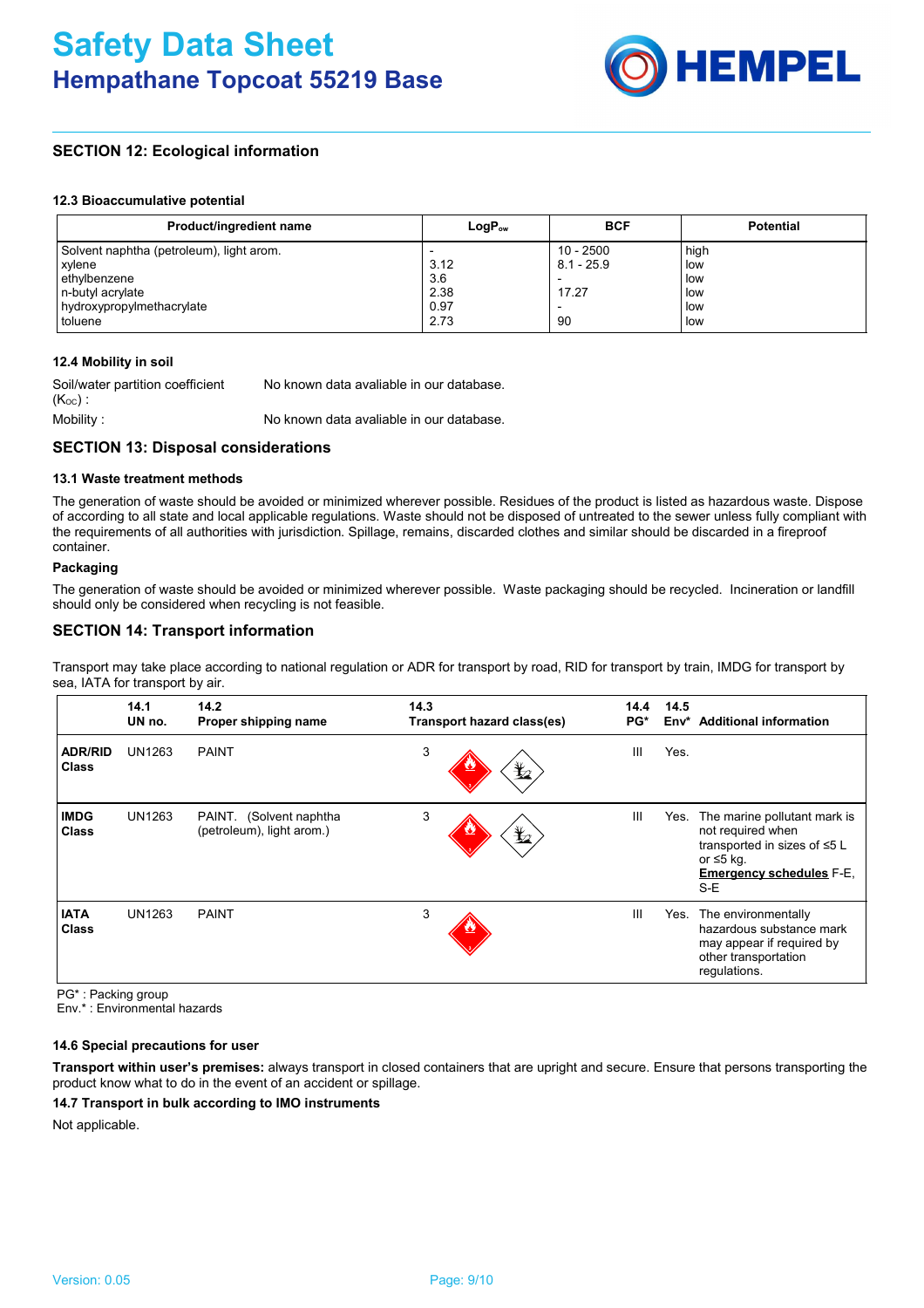

# **SECTION 15: Regulatory information**

**15.1 Safety, health and environmental regulations/legislation specific for the substance or mixture**

# **SECTION 16: Other information**

|                             | <b>Classification</b>                                                                                                                            | Justific |  |
|-----------------------------|--------------------------------------------------------------------------------------------------------------------------------------------------|----------|--|
| <b>GHS Classification</b>   |                                                                                                                                                  |          |  |
|                             | PNEC = Predicted No Effect Concentration<br>RRN = REACH Registration Number                                                                      |          |  |
| Abbreviations and acronyms: | ATE = Acute Toxicity Estimate<br>GHS = Globally Harmonized System of Classification and Labelling of Chemicals<br>DNEL = Derived No Effect Level |          |  |

| <b>Classification</b>                                                                        | <b>Justification</b>  |
|----------------------------------------------------------------------------------------------|-----------------------|
| <b>FLAMMABLE LIQUIDS - Category 3</b>                                                        | On basis of test data |
| <b>SKIN CORROSION/IRRITATION - Category 2</b>                                                | Calculation method    |
| SPECIFIC TARGET ORGAN TOXICITY (SINGLE EXPOSURE) (Respiratory tract irritation) - Category 3 | Calculation method    |
| SPECIFIC TARGET ORGAN TOXICITY (SINGLE EXPOSURE) (Narcotic effects) - Category 3             | Calculation method    |

## **Notice to reader**

 $\nabla$  Indicates information that has changed from previously issued version.

The information contained in this safety data sheet is based on the present state of knowledge and EU and national legislation. It provides guidance on health, safety and environmental aspects for handling the product in a safe way and should not be construed as any guarantee of the technical preformance or suitability for particular applications.

It is always the duty of the user/employer to ascertain that the work is planned and carried out in accordance with the national regulations.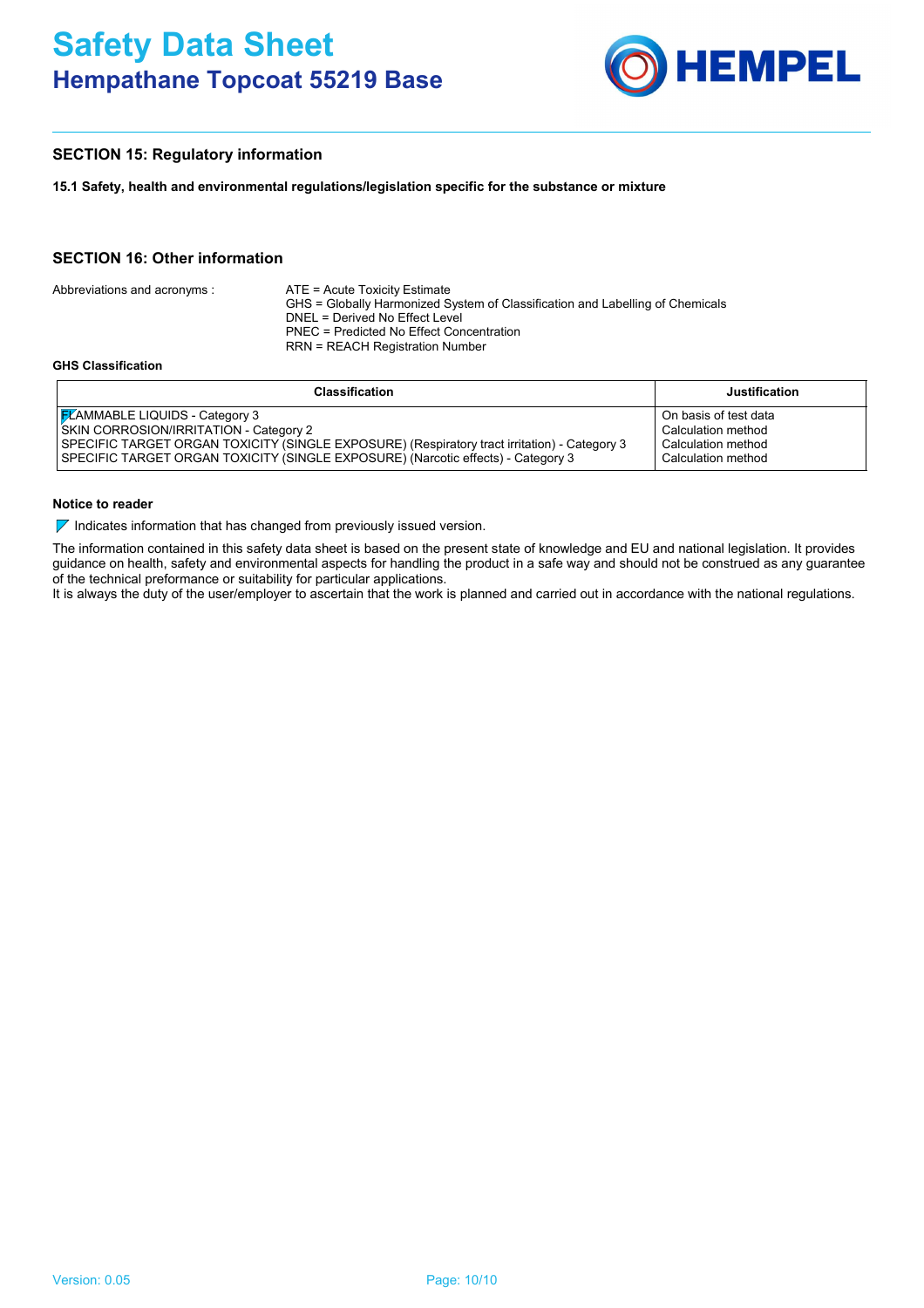

**1.4 Emergency telephone number**

## Conforms to Singapore Standard SS 586 : 2014 - Singapore

## **SECTION 1: Identification of the substance/mixture and of the company/undertaking**

### **1.1 Product identifier**

| Product name:     | Hempel's Curing Agent 95370 |
|-------------------|-----------------------------|
| Product identity: | 9537000000                  |
| Product type :    | Curing agent                |

#### **1.2 Relevant identified uses of the substance or mixture and uses advised against**

| Field of application :  | used only as part of two- or multi component products.                |
|-------------------------|-----------------------------------------------------------------------|
| Ready-for-use mixture : | (see base component)                                                  |
| Identified uses:        | Industrial applications, Professional applications, Used by spraying. |

### **1.3 Details of the supplier of the safety data sheet**

| Company details :        | Hempel (Singapore) PTE LTD<br>1A International Business Park Road       | Emergency telephone number (with hours of operation)              |  |  |
|--------------------------|-------------------------------------------------------------------------|-------------------------------------------------------------------|--|--|
|                          | #03-00<br>Singapore 609933<br>Tel.: +65 6 799 8383<br>hempel@hempel.com | $+6567998383(08.00 - 17.00)$<br>See section 4 First aid measures. |  |  |
| Date of issue:           | 19 April 2021                                                           |                                                                   |  |  |
| Date of previous issue : | 8 December 2020.                                                        |                                                                   |  |  |

# **SECTION 2: Hazards identification**

## **2.1 Classification of the substance or mixture**

See Section 11 for more detailed information on health effects and symptoms. Product definition : Mixture **GHS Classification FLAMMABLE LIQUIDS - Category 3** SKIN CORROSION/IRRITATION - Category 2 SKIN SENSITIZATION - Category 1 SPECIFIC TARGET ORGAN TOXICITY (SINGLE EXPOSURE) (Respiratory tract irritation) - Category 3

### **2.2 Label elements**

Hazard pictograms :



| Warning                                                                                                                                                                                                                                                                                                                      |
|------------------------------------------------------------------------------------------------------------------------------------------------------------------------------------------------------------------------------------------------------------------------------------------------------------------------------|
| H226 - Flammable liquid and vapor.<br>H315 - Causes skin irritation.<br>H317 - May cause an allergic skin reaction.<br>H335 - May cause respiratory irritation.                                                                                                                                                              |
|                                                                                                                                                                                                                                                                                                                              |
| Wear protective gloves. Keep away from heat, hot surfaces, sparks, open flames and other ignition<br>sources. No smoking. Use explosion-proof electrical, ventilating or lighting equipment. Use non-<br>sparking tools. Take action to prevent static discharges. Avoid breathing vapor. Wash thoroughly<br>after handling. |
| <b>F</b> INHALED: Call a POISON CENTER or doctor if you feel unwell. Take off contaminated clothing and<br>wash it before reuse. IF ON SKIN: Wash with plenty of water. If skin irritation or rash occurs: Get<br>medical advice or attention.                                                                               |
| Store in a well-ventilated place. Keep container tightly closed. Keep cool.                                                                                                                                                                                                                                                  |
| <b>Dispose of contents and container in accordance with all local, regional, national and international</b><br>regulations.                                                                                                                                                                                                  |
| hexamethylene diisocyanate, oligomerisation product (biuret type)<br>xylene                                                                                                                                                                                                                                                  |
|                                                                                                                                                                                                                                                                                                                              |

# **2.3 Other hazards**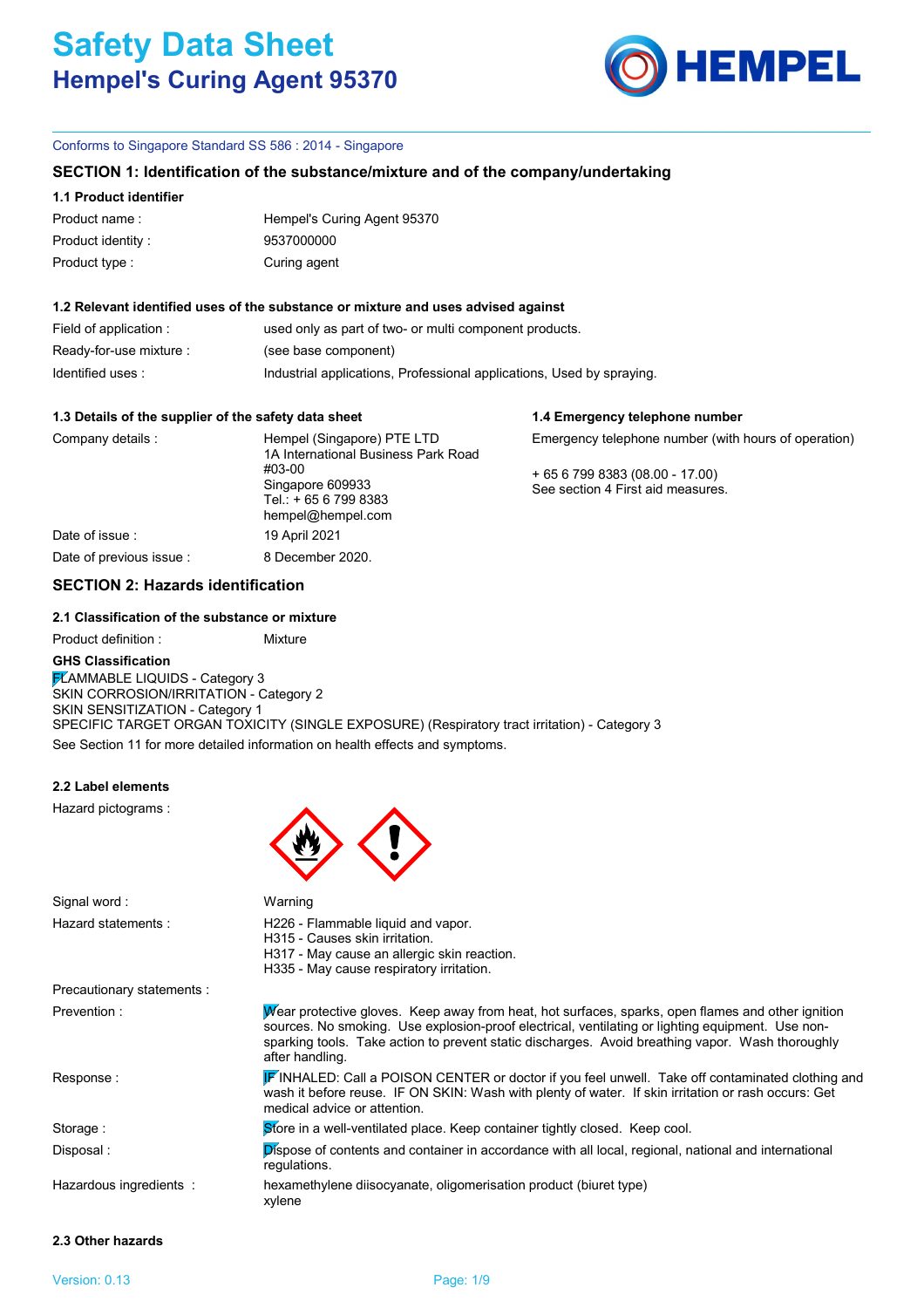

# **SECTION 2: Hazards identification**

Other hazards which do not result None known. in classification :

# **SECTION 3: Composition/information on ingredients**

## **3.2 Mixtures**

| Product/ingredient name               | <b>Identifiers</b> | $\frac{9}{6}$ | <b>GHS Classification</b>                                                           |
|---------------------------------------|--------------------|---------------|-------------------------------------------------------------------------------------|
| hexamethylene diisocyanate,           | 28182-81-2         | ≥50 - ≤75     | ACUTE TOXICITY (inhalation) - Category 4                                            |
| oligomerisation product (biuret type) |                    |               | SKIN SENSITIZATION - Category 1<br>SPECIFIC TARGET ORGAN TOXICITY (SINGLE EXPOSURE) |
|                                       |                    |               | (Respiratory tract irritation) - Category 3                                         |
| 2-methoxy-1-methylethyl acetate       | 108-65-6           | $≥10 - 20$    | FLAMMABLE LIQUIDS - Category 3                                                      |
|                                       |                    |               | SPECIFIC TARGET ORGAN TOXICITY (SINGLE EXPOSURE)                                    |
|                                       |                    |               | (Narcotic effects) - Category 3                                                     |
| xylene                                | 1330-20-7          | $≥10 - ≤11$   | FLAMMABLE LIQUIDS - Category 3<br>ACUTE TOXICITY (dermal) - Category 4              |
|                                       |                    |               | <b>ACUTE TOXICITY (inhalation) - Category 4</b>                                     |
|                                       |                    |               | SKIN CORROSION/IRRITATION - Category 2                                              |
| ethylbenzene                          | $100 - 41 - 4$     | $≥1 - ≤2.4$   | FLAMMABLE LIQUIDS - Category 2                                                      |
|                                       |                    |               | <b>ACUTE TOXICITY (inhalation) - Category 4</b>                                     |
|                                       |                    |               | SPECIFIC TARGET ORGAN TOXICITY (REPEATED EXPOSURE)                                  |
|                                       |                    |               | - Category 2                                                                        |
| hexamethylene-di-isocyanate           | 822-06-0           | < 0.5         | <b>ASPIRATION HAZARD - Category 1</b><br>ACUTE TOXICITY (oral) - Category 4         |
|                                       |                    |               | <b>ACUTE TOXICITY (inhalation) - Category 1</b>                                     |
|                                       |                    |               | SKIN CORROSION/IRRITATION - Category 2                                              |
|                                       |                    |               | SERIOUS EYE DAMAGE/ EYE IRRITATION - Category 2A                                    |
|                                       |                    |               | <b>RESPIRATORY SENSITIZATION - Category 1</b>                                       |
|                                       |                    |               | SKIN SENSITIZATION - Category 1                                                     |
|                                       |                    |               | SPECIFIC TARGET ORGAN TOXICITY (SINGLE EXPOSURE)                                    |
|                                       |                    |               | (Respiratory tract irritation) - Category 3                                         |

There are no additional ingredients present which, within the current knowledge of the supplier and in the concentrations applicable, are classified as hazardous to health or the environment and hence require reporting in this section.

Occupational exposure limits, if available, are listed in Section 8.

# **SECTION 4: First aid measures**

## **4.1 Description of first aid measures**

| General:                    | In all cases of doubt, or when symptoms persist, seek medical attention. Never give anything by mouth<br>to an unconscious person.                                                                                                                                                                                                                                                                         |
|-----------------------------|------------------------------------------------------------------------------------------------------------------------------------------------------------------------------------------------------------------------------------------------------------------------------------------------------------------------------------------------------------------------------------------------------------|
|                             | If breathing is irregular, drowsiness, loss of consciousness or cramps: Call 112 and give immediate<br>treatment (first aid).                                                                                                                                                                                                                                                                              |
| Eye contact :               | Check for and remove any contact lenses. Immediately flush eyes with plenty of water for at least 15<br>minutes, occasionally lifting the upper and lower eyelids. In all cases of doubt, or when symptoms<br>persist, seek medical attention.                                                                                                                                                             |
| Inhalation:                 | Remove to fresh air. Keep person warm and at rest. If not breathing, if breathing is irregular or if<br>respiratory arrest occurs, provide artificial respiration or oxygen by trained personnel. Give nothing by<br>mouth. If unconscious, place in recovery position and get medical attention immediately.                                                                                              |
| Skin contact:               | Remove contaminated clothing and shoes. Wash skin thoroughly with soap and water or use<br>recognized skin cleanser. Do NOT use solvents or thinners.                                                                                                                                                                                                                                                      |
| Ingestion :                 | If swallowed, seek medical advice immediately and show this container or label. Keep person warm<br>and at rest. Do not induce vomiting unless directed to do so by medical personnel. Lower the head so<br>that vomit will not re-enter the mouth and throat.                                                                                                                                             |
| Protection of first-aiders: | No action shall be taken involving any personal risk or without suitable training. If it is suspected that<br>fumes are still present, the rescuer should wear an appropriate mask or self-contained breathing<br>apparatus. It may be dangerous to the person providing aid to give mouth-to-mouth resuscitation.<br>Wash contaminated clothing thoroughly with water before removing it, or wear gloves. |

## **4.2 Most important symptoms and effects, both acute and delayed**

# **Potential acute health effects**

| Eye contact : | No known significant effects or critical hazards.            |
|---------------|--------------------------------------------------------------|
| Inhalation :  | May cause respiratory irritation.                            |
| Skin contact: | Causes skin irritation. May cause an allergic skin reaction. |
| Ingestion :   | No known significant effects or critical hazards.            |

# **Over-exposure signs/symptoms**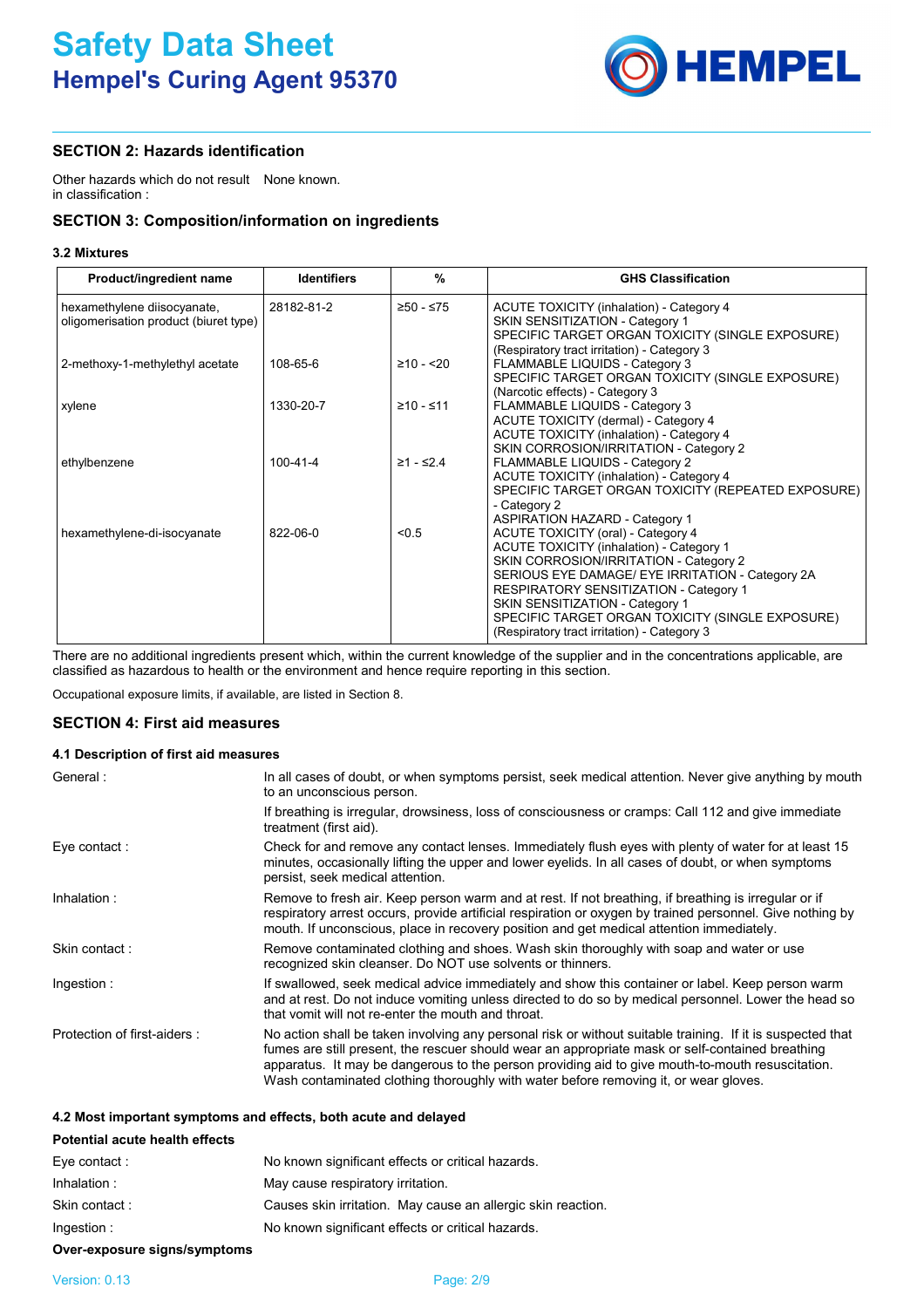

# **SECTION 4: First aid measures**

| Eye contact:   | Adverse symptoms may include the following:<br>pain or irritation<br>watering<br>redness |
|----------------|------------------------------------------------------------------------------------------|
| Inhalation:    | Adverse symptoms may include the following:<br>respiratory tract irritation<br>coughing  |
| Skin contact : | Adverse symptoms may include the following:<br>irritation<br>redness                     |
| Ingestion :    | No specific data.                                                                        |

## **4.3 Indication of any immediate medical attention and special treatment needed**

| Notes to physician :  | If gasses have been inhaled, from the decomposition of the product, symptoms may be delayed. Treat<br>symptomatically. Contact poison treatment specialist immediately if large quantities have been ingested<br>or inhaled. |
|-----------------------|------------------------------------------------------------------------------------------------------------------------------------------------------------------------------------------------------------------------------|
| Specific treatments : | No specific treatment.                                                                                                                                                                                                       |

# **SECTION 5: Firefighting measures**

| 5.1 Extinguishing media |                                                                                                 |
|-------------------------|-------------------------------------------------------------------------------------------------|
| Extinguishing media :   | Recommended: alcohol resistant foam, $CO2$ , powders, water spray.<br>Not to be used: wateriet. |

## **5.2 Special hazards arising from the substance or mixture**

Hazardous combustion products : Decomposition products may include the following materials: carbon oxides nitrogen oxides Hazards from the substance or mixture : Flammable liquid and vapor. Runoff to sewer may create fire or explosion hazard. In a fire or if heated, a pressure increase will occur and the container may burst, with the risk of a subsequent explosion.

## **5.3 Advice for firefighters**

Promptly isolate the scene by removing all persons from the vicinity of the incident if there is a fire. No action shall be taken involving any personal risk or without suitable training. Fire will produce dense black smoke. Exposure to decomposition products may cause a health hazard. Cool closed containers exposed to fire with water. Do not release runoff from fire to drains or watercourses. Fire-fighters should wear appropriate protective equipment and self-contained breathing apparatus (SCBA) with a full face-piece operated in positive pressure mode. Clothing for fire-fighters (including helmets, protective boots and gloves) conforming to European standard EN 469 will provide a basic level of protection for chemical incidents.

# **SECTION 6: Accidental release measures**

## **6.1 Personal precautions, protective equipment and emergency procedures**

Avoid all direct contact with the spilled material. Exclude sources of ignition and be aware of explosion hazard. Ventilate the area. Avoid breathing vapor or mist. Refer to protective measures listed in sections 7 and 8. No action shall be taken involving any personal risk or without suitable training. If the product contaminates lakes, rivers, or sewers, inform the appropriate authorities in accordance with local regulations.

## **6.2 Environmental precautions**

Avoid dispersal of spilled material and runoff and contact with soil, waterways, drains and sewers. Inform the relevant authorities if the product has caused environmental pollution (sewers, waterways, soil or air).

## **6.3 Methods and materials for containment and cleaning up**

Stop leak if without risk. Move containers from spill area. Approach release from upwind. Prevent entry into sewers, water courses, basements or confined areas. Wash spillages into an effluent treatment plant or proceed as follows. Contain and collect spillage with noncombustible, absorbent material e.g. sand, earth, vermiculite or diatomaceous earth and place in container for disposal according to local regulations (see Section 13). Use spark-proof tools and explosion-proof equipment. Contaminated absorbent material may pose the same hazard as the spilled product.

## **6.4 Reference to other sections**

See Section 1 for emergency contact information. See Section 8 for information on appropriate personal protective equipment. See Section 13 for additional waste treatment information.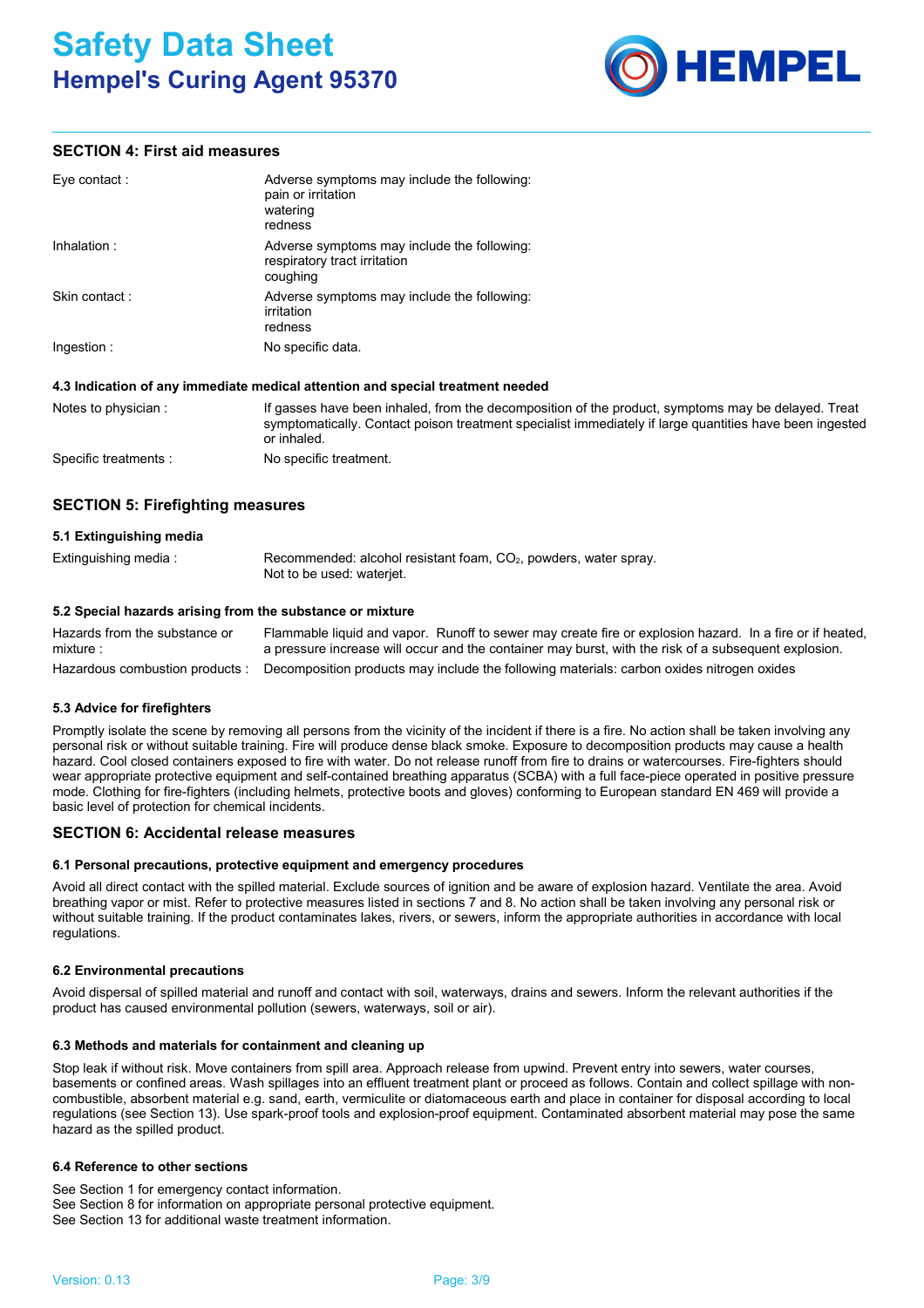

# **SECTION 7: Handling and storage**

## **7.1 Precautions for safe handling**

Vapors are heavier than air and may spread along floors. Vapors may form explosive mixtures with air. Prevent the creation of flammable or explosive concentrations of vapors in air and avoid vapor concentrations higher than the occupational exposure limits. In addition, the product should be used only in areas from which all naked lights and other sources of ignition have been excluded. Electrical equipment should be protected to the appropriate standard. To dissipate static electricity during transfer, ground drum and connect to receiving container with bonding strap. No sparking tools should be used. Contains isocyanates. Exposure to isocyanate may result in acute irritation and/or sensitisation when breathing.

### **Care should be taken when re-opening partly-used containers.**

Avoid inhalation of vapour, dust and spray mist. Avoid contact with skin and eyes. Eating, drinking and smoking should be prohibited in area where this material is handled, stored and processed. Appropriate personal protective equipment: see Section 8. Always keep in containers made from the same material as the original one.

## **7.2 Conditions for safe storage, including any incompatibilities**

Store in accordance with local regulations for flammable liquids. Store in a cool, well-ventilated area away from incompatible materials and ignition sources. Keep out of the reach of children. Keep away from: Oxidizing agents, strong alkalis, strong acids as well as of amines, alcohols and water. No smoking. Prevent unauthorized access. Containers that are opened must be carefully resealed and kept upright to prevent leakage.

## **7.3 Specific end use(s)**

See separate Product Data Sheet for recommendations or industrial sector specific solutions.

## **SECTION 8: Exposure controls/personal protection**

## **8.1 Control parameters**

| Product/ingredient name     | <b>Exposure limit values</b>                                                                                                                                                                                                                 |  |  |
|-----------------------------|----------------------------------------------------------------------------------------------------------------------------------------------------------------------------------------------------------------------------------------------|--|--|
| xylene                      | Workplace Safety and Health Act (Singapore, 2/2006).<br>PEL (long term): 100 ppm 8 hours.<br>PEL (long term): 434 mg/m <sup>3</sup> 8 hours.<br>PEL (short term): 651 mg/m <sup>3</sup> 15 minutes.<br>PEL (short term): 150 ppm 15 minutes. |  |  |
| ethylbenzene                | Workplace Safety and Health Act (Singapore, 2/2006).<br>PEL (short term): 543 mg/m <sup>3</sup> 15 minutes.<br>PEL (short term): 125 ppm 15 minutes.<br>PEL (long term): 434 mg/m <sup>3</sup> 8 hours.<br>PEL (long term): 100 ppm 8 hours. |  |  |
| hexamethylene-di-isocyanate | Workplace Safety and Health Act (Singapore, 2/2006).<br>PEL (long term): 0.005 ppm 8 hours.<br>PEL (long term): 0.034 mg/m <sup>3</sup> 8 hours.                                                                                             |  |  |

#### **Recommended monitoring procedures**

If this product contains ingredients with exposure limits, personal, workplace atmosphere or biological monitoring may be required to determine the effectiveness of the ventilation or other control measures and/or the necessity to use respiratory protective equipment. Reference should be made to monitoring standards, such as the following: European Standard EN 689 (Workplace atmospheres - Guidance for the assessment of exposure by inhalation to chemical agents for comparison with limit values and measurement strategy) European Standard EN 14042 (Workplace atmospheres - Guide for the application and use of procedures for the assessment of exposure to chemical and biological agents) European Standard EN 482 (Workplace atmospheres - General requirements for the performance of procedures for the measurement of chemical agents) Reference to national guidance documents for methods for the determination of hazardous substances will also be required.

#### **8.2 Exposure controls**

#### **Appropriate engineering controls**

Arrange sufficient ventilation by local exhaust ventilation and good general ventilation to keep the airborne concentrations of vapors or dust lowest possible and below their respective threshold limit value. Ensure that eyewash stations and safety showers are proximal to the workstation location.

#### **Individual protection measures**

General : Gloves must be worn for all work that may result in soiling. Apron/coveralls/protective clothing must be worn when soiling is so great that regular work clothes do not adequately protect skin against contact with the product. Safety eyewear should be used when there is a likelihood of exposure.

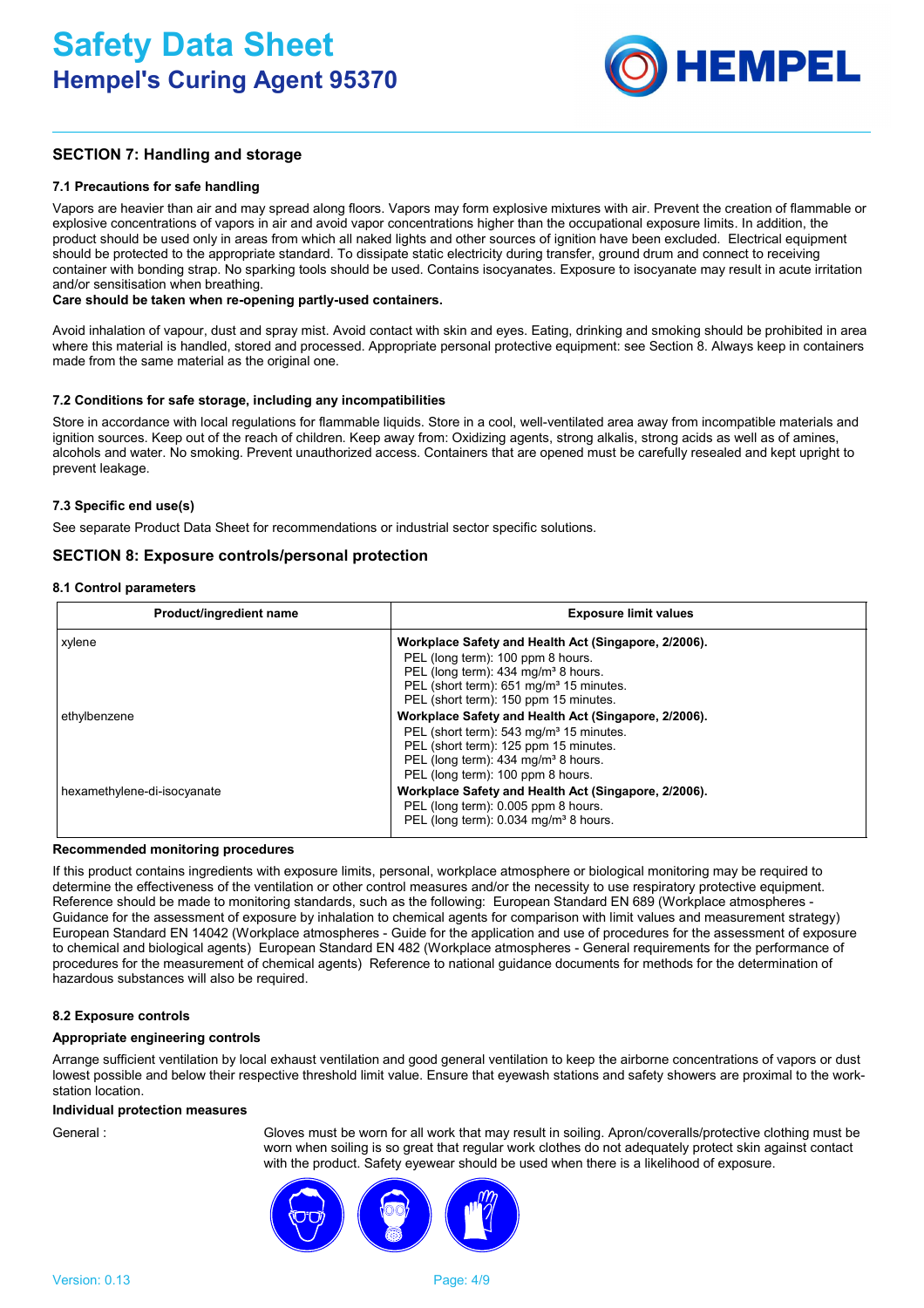

# **SECTION 8: Exposure controls/personal protection**

| Hygiene measures :      | Wash hands, forearms, and face thoroughly after handling compounds and before eating, smoking,<br>using lavatory, and at the end of day.                                                                                                                                                                                                                                                                                                                                                                                                                                                                                                                                                                                                                                                                                                                                                                                                                                                |  |  |
|-------------------------|-----------------------------------------------------------------------------------------------------------------------------------------------------------------------------------------------------------------------------------------------------------------------------------------------------------------------------------------------------------------------------------------------------------------------------------------------------------------------------------------------------------------------------------------------------------------------------------------------------------------------------------------------------------------------------------------------------------------------------------------------------------------------------------------------------------------------------------------------------------------------------------------------------------------------------------------------------------------------------------------|--|--|
| Eye/face protection :   | Safety eyewear complying with an approved standard should be used when a risk assessment<br>indicates this is necessary to avoid exposure to liquid splashes, mists, gases or dusts. If contact is<br>possible, the following protection should be worn, unless the assessment indicates a higher degree of<br>protection: chemical splash goggles.                                                                                                                                                                                                                                                                                                                                                                                                                                                                                                                                                                                                                                     |  |  |
| Hand protection :       | Wear chemical-resistant gloves (tested to EN374) in combination with 'basic' employee training. The<br>quality of the chemical-resistant protective gloves must be chosen as a function of the specific<br>workplace concentrations and quantity of hazardous substances.                                                                                                                                                                                                                                                                                                                                                                                                                                                                                                                                                                                                                                                                                                               |  |  |
|                         | Since the actual work situation is unknown. Supplier of gloves should be contacted in order to find the<br>appropriate type. Below listed glove(s) should be regarded as generic advice:                                                                                                                                                                                                                                                                                                                                                                                                                                                                                                                                                                                                                                                                                                                                                                                                |  |  |
|                         | Recommended: Silver Shield / Barrier / 4H gloves, polyvinyl alcohol (PVA), Viton®<br>May be used: nitrile rubber, butyl rubber<br>Short term exposure: neoprene rubber, natural rubber (latex), polyvinyl chloride (PVC)                                                                                                                                                                                                                                                                                                                                                                                                                                                                                                                                                                                                                                                                                                                                                                |  |  |
|                         |                                                                                                                                                                                                                                                                                                                                                                                                                                                                                                                                                                                                                                                                                                                                                                                                                                                                                                                                                                                         |  |  |
| Body protection:        | Personal protective equipment for the body should be selected based on the task being performed and<br>the risks involved handling this product.                                                                                                                                                                                                                                                                                                                                                                                                                                                                                                                                                                                                                                                                                                                                                                                                                                        |  |  |
|                         | Wear suitable protective clothing. Always wear protective clothing when spraying.                                                                                                                                                                                                                                                                                                                                                                                                                                                                                                                                                                                                                                                                                                                                                                                                                                                                                                       |  |  |
| Respiratory protection: | Use a properly fitted, air-purifying or air-fed respirator complying with an approved standard if a risk<br>assessment indicates this is necessary. Respirator selection must be based on known or anticipated<br>exposure levels, the hazards of the product and the safe working limits of the selected respirator. If<br>working areas have insufficient ventilation: When the product is applied by means that will not generate<br>an aerosol such as, brush or roller wear half or totally covering mask equipped with gas filter of type A,<br>when grinding use particle filter of type P. Be sure to use an approved/certified respirator or equivalent.<br>Dry sanding, flame cutting and/or welding of the dry paint film will give rise to dust and/or hazardous<br>fumes. Wet sanding/flatting should be used wherever possible. If exposure cannot be avoided by the<br>provision of local exhaust ventilation, suitable respiratory protective equipment should be used. |  |  |

#### **Environmental exposure controls**

Emissions from ventilation or work process equipment should be checked to ensure they comply with the requirements of environmental protection legislation. In some cases, fume scrubbers, filters or engineering modifications to the process equipment will be necessary to reduce emissions to acceptable levels.

## **SECTION 9: Physical and chemical properties**

## **9.1 Information on basic physical and chemical properties**

| Physical state:                                   | Liquid.                                                                                                                           |
|---------------------------------------------------|-----------------------------------------------------------------------------------------------------------------------------------|
| Color:                                            | Transparent                                                                                                                       |
| Odor:                                             | Solvent-like                                                                                                                      |
| pH :                                              | Testing not relevant or not possible due to nature of the product.                                                                |
| Melting point/freezing point:                     | -39.85°C This is based on data for the following ingredient: hexamethylene diisocyanate,<br>oligomerisation product (biuret type) |
| Boiling point/boiling range:                      | Testing not relevant or not possible due to nature of the product.                                                                |
| Flash point :                                     | Closed cup: $40^{\circ}$ C (104 $^{\circ}$ F)                                                                                     |
| Evaporation rate:                                 | Testing not relevant or not possible due to nature of the product.                                                                |
| Flammability:                                     | Highly flammable in the presence of the following materials or conditions: open flames, sparks and<br>static discharge and heat.  |
| Lower and upper explosive<br>(flammable) limits : | $0.8 - 7$ vol %                                                                                                                   |
| Vapor pressure :                                  | 0 kPa This is based on data for the following ingredient: hexamethylene diisocyanate, oligomerisation<br>product (biuret type)    |
| Vapor density:                                    | Testing not relevant or not possible due to nature of the product.                                                                |
| Specific gravity:                                 | $1.07$ g/cm <sup>3</sup>                                                                                                          |
| Solubility(ies):                                  | Very slightly soluble in the following materials: cold water and hot water.                                                       |
| Partition coefficient (LogKow):                   | Testing not relevant or not possible due to nature of the product.                                                                |
| Auto-ignition temperature :                       | Lowest known value: 333°C (631.4°F) (2-methoxy-1-methylethyl acetate).                                                            |
| Decomposition temperature :                       | Testing not relevant or not possible due to nature of the product.                                                                |
| Viscosity:                                        | Testing not relevant or not possible due to nature of the product.                                                                |
| Explosive properties :                            | Testing not relevant or not possible due to nature of the product.                                                                |
| Oxidizing properties :                            | Testing not relevant or not possible due to nature of the product.                                                                |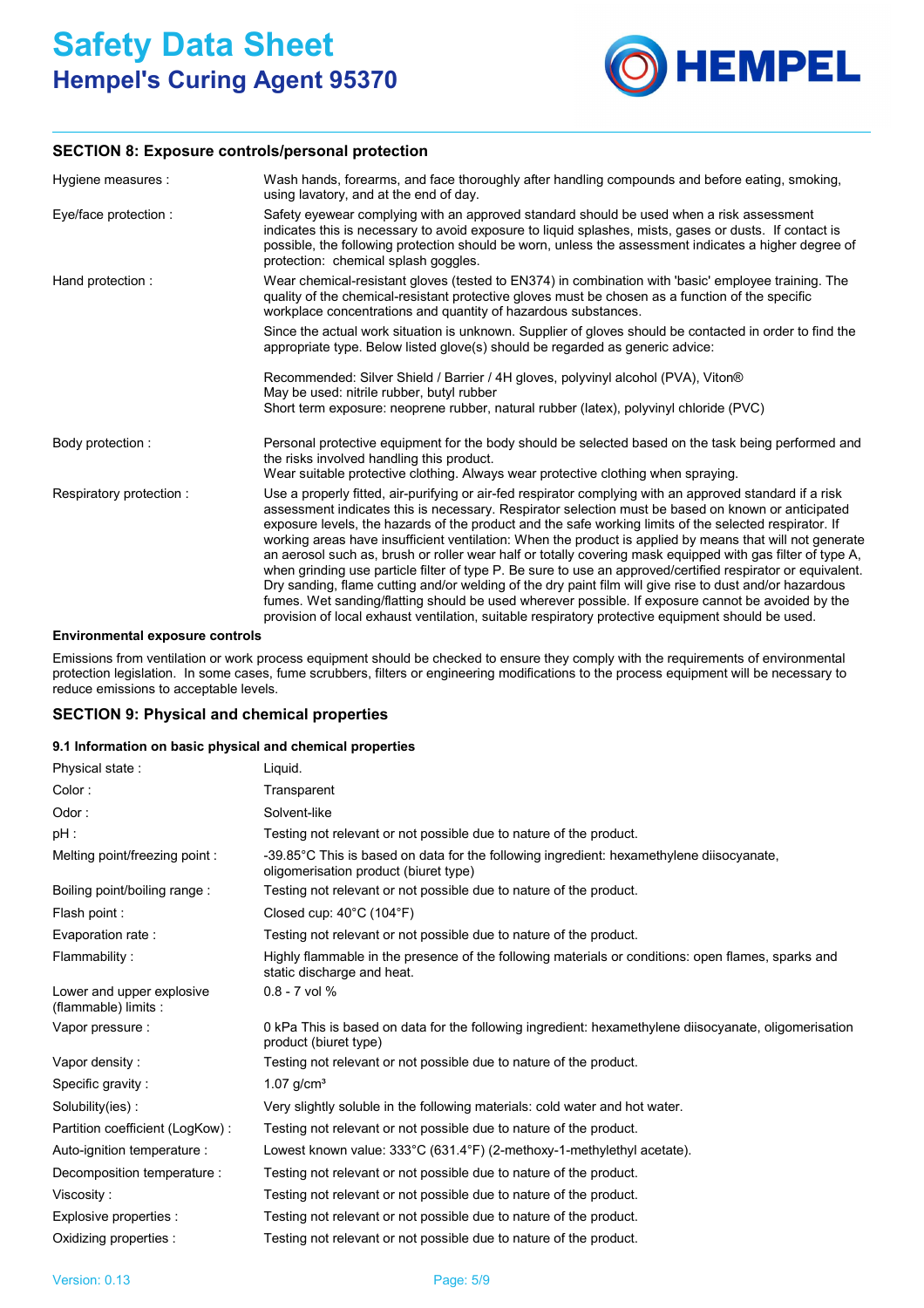

# **SECTION 9: Physical and chemical properties**

## **9.2 Other information**

| Solvent(s) % by weight : | Weighted average: 25 %                    |
|--------------------------|-------------------------------------------|
| Water % by weight :      | Weighted average: 0 %                     |
| VOC content:             | $269$ q/l                                 |
| TOC Content:             | Weighted average: 195 g/l                 |
| Solvent Gas:             | Weighted average: 0.055 m <sup>3</sup> /l |

# **SECTION 10: Stability and reactivity**

## **10.1 Reactivity**

No specific test data related to reactivity available for this product or its ingredients.

## **10.2 Chemical stability**

The product is stable.

## **10.3 Possibility of hazardous reactions**

Under normal conditions of storage and use, hazardous reactions will not occur.

## **10.4 Conditions to avoid**

Avoid all possible sources of ignition (spark or flame). Do not pressurize, cut, weld, braze, solder, drill, grind or expose containers to heat or sources of ignition.

## **10.5 Incompatible materials**

Highly reactive or incompatible with the following materials: oxidizing materials. Reactive or incompatible with the following materials: reducing materials.

## **10.6 Hazardous decomposition products**

When exposed to high temperatures (i.e. in case of fire) harmful decomposition products may be formed:

Decomposition products may include the following materials: carbon oxides nitrogen oxides

# **SECTION 11: Toxicological information**

## **11.1 Information on toxicological effects**

Exposure to component solvent vapor concentrations may result in adverse health effects such as mucous membrane and respiratory system irritation and adverse effects on the kidneys, liver and central nervous system. Solvents may cause some of the above effects by absorption through the skin. Symptoms and signs include headaches, dizziness, fatigue, muscular weakness, drowsiness and, in extreme cases, loss of consciousness. Repeated or prolonged contact with the preparation may cause removal of natural fat from the skin, resulting in non-allergic contact dermatitis and absorption through the skin. If splashed in the eyes, the liquid may cause irritation and reversible damage. Accidental swallowing may cause stomach pain. Chemical lung inflammation may occur if the product is taken into the lungs via vomiting.

Isocyanate containing products have characteristics that include producing acute irritation and/or sensitisation when breathing, subsequent asthmatic problems and lung contractions. Sensitised people can, as a result from this, show asthmatic symptoms with exposure to atmospheric concentrations far below the TLV. Repeated exposures will lead to permanent damage to the respiratory system.

#### **Acute toxicity**

| Product/ingredient name               | Result                                 | <b>Species</b> | <b>Dose</b>             | <b>Exposure</b>          |
|---------------------------------------|----------------------------------------|----------------|-------------------------|--------------------------|
| hexamethylene diisocyanate,           | <b>LC50 Inhalation Dusts and mists</b> | Rat            | 18500 mg/m <sup>3</sup> | 1 hours                  |
| oligomerisation product (biuret type) |                                        |                |                         |                          |
| 2-methoxy-1-methylethyl acetate       | LD50 Dermal                            | Rabbit         | >5 g/kg                 |                          |
|                                       | LD50 Oral                              | Rat            | 8532 mg/kg              |                          |
| xylene                                | LC50 Inhalation Gas.                   | Rat            | 5000 ppm                | 4 hours                  |
|                                       | <b>LC50 Inhalation Vapor</b>           | Rat            | 6350 ppm                | 4 hours                  |
|                                       | LD50 Dermal                            | Rabbit         | >4200 mg/kg             |                          |
|                                       | LD50 Oral                              | Rat            | 3523 mg/kg              |                          |
| ethylbenzene                          | LD50 Dermal                            | Rabbit         | >5000 mg/kg             |                          |
|                                       | LD50 Oral                              | Rat            | 3500 mg/kg              | $\overline{\phantom{0}}$ |
| hexamethylene-di-isocyanate           | LC50 Inhalation Dusts and mists        | Rat            | 124 mg/m <sup>3</sup>   | 4 hours                  |
|                                       | <b>LC50 Inhalation Vapor</b>           | Rat            | $0.124$ mg/l            | 4 hours                  |
|                                       | LD50 Dermal                            | Rabbit         | >7000 mg/kg             |                          |
|                                       | LD50 Oral                              | Rat            | 746 mg/kg               | $\overline{\phantom{0}}$ |

**Acute toxicity estimates**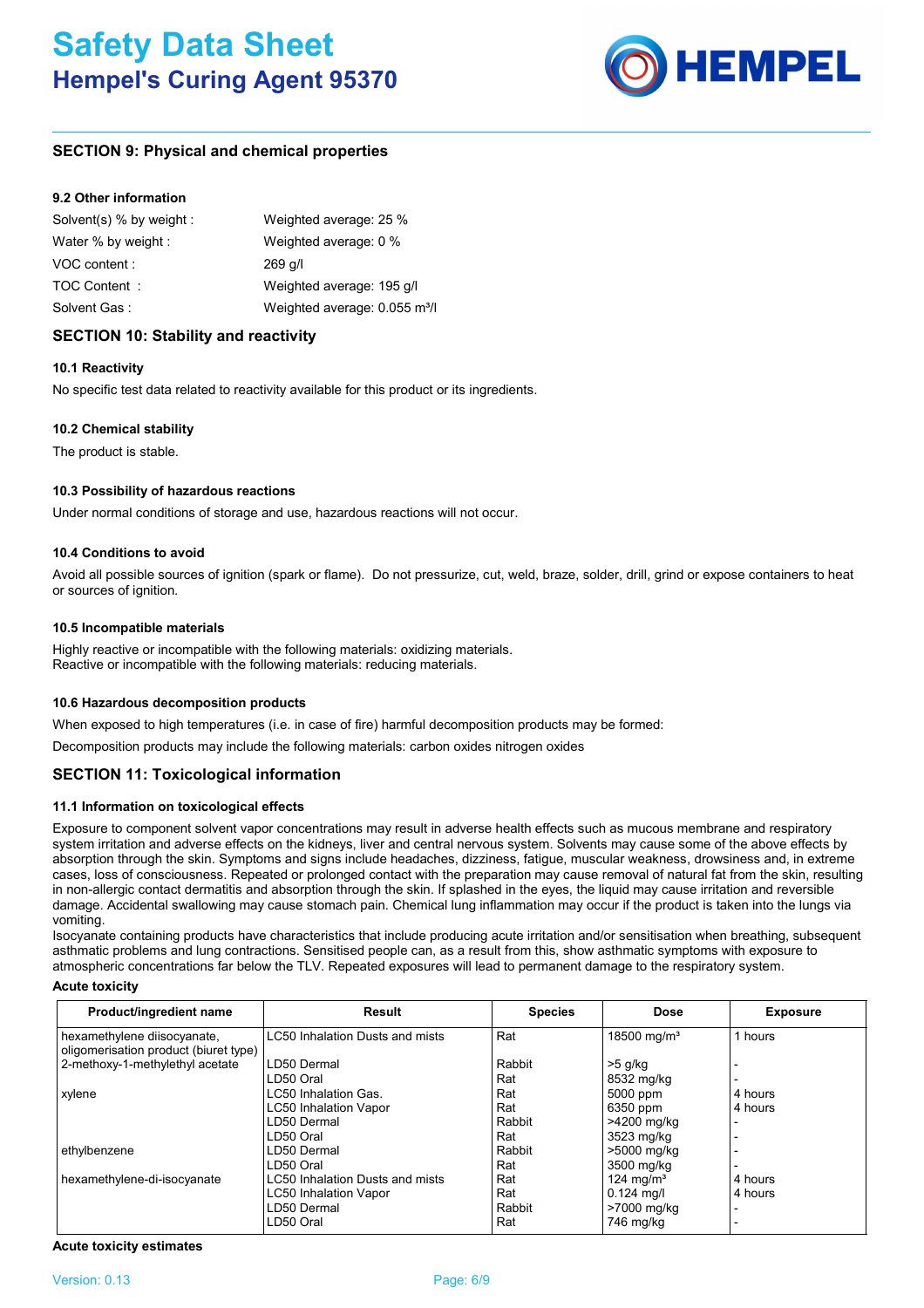

# **SECTION 11: Toxicological information**

| Route                        | <b>ATE value</b> |
|------------------------------|------------------|
| Dermal                       | 12141.84 mg/kg   |
| Inhalation (gases)           | 55190.2 ppm      |
| Inhalation (vapors)          | 26.71 mg/l       |
| Inhalation (dusts and mists) | 7.04 mg/l        |

#### **Irritation/Corrosion**

| Product/ingredient name                                              | Result                        | <b>Species</b> | Score | <b>Exposure</b>         |
|----------------------------------------------------------------------|-------------------------------|----------------|-------|-------------------------|
| bexamethylene diisocyanate,<br>oligomerisation product (biuret type) | Skin - Mild irritant          | Rabbit         |       |                         |
|                                                                      | Eyes - Mild irritant          | Rabbit         |       |                         |
|                                                                      | Respiratory - Mild irritant   | Rabbit         |       |                         |
| 2-methoxy-1-methylethyl acetate                                      | Respiratory - Mild irritant   | Rabbit         |       |                         |
|                                                                      | Eyes - Mild irritant          | Rabbit         |       |                         |
| xylene                                                               | Eyes - Severe irritant        | Rabbit         |       | 24 hours 5 milligrams   |
|                                                                      | Skin - Moderate irritant      | Rabbit         |       | 24 hours 500 milligrams |
|                                                                      | Skin - Irritant               | Rabbit         |       |                         |
| ethylbenzene                                                         | Skin - Mild irritant          | Rabbit         |       | 24 hours 15 milligrams  |
|                                                                      | Respiratory - Mild irritant   | Rabbit         |       |                         |
|                                                                      | Eyes - Mild irritant          | Rabbit         |       |                         |
| hexamethylene-di-isocyanate                                          | Skin - Severe irritant        | Rabbit         |       |                         |
|                                                                      | Eyes - Severe irritant        | Rabbit         |       |                         |
|                                                                      | Respiratory - Severe irritant | Rabbit         |       |                         |

## **Sensitizer**

| Product/ingredient name                                              | <b>Route of exposure</b> | <b>Species</b> | Result      |
|----------------------------------------------------------------------|--------------------------|----------------|-------------|
| hexamethylene diisocyanate,<br>oligomerisation product (biuret type) | skin                     | Guinea pig     | Sensitizing |
| hexamethylene-di-isocyanate                                          | skin                     | Guinea pig     | Sensitizing |

## **Specific target organ toxicity (single exposure)**

| Product/ingredient name                                              | Category   | <b>Route of exposure</b> | Target organs                |
|----------------------------------------------------------------------|------------|--------------------------|------------------------------|
| hexamethylene diisocyanate, oligomerisation product<br>(biuret type) | Category 3 |                          | Respiratory tract irritation |
| 2-methoxy-1-methylethyl acetate                                      | Category 3 |                          | Narcotic effects             |

## **Specific target organ toxicity (repeated exposure)**

| Product/ingredient name | Category   | <b>Route of exposure</b> | Target organs  |
|-------------------------|------------|--------------------------|----------------|
| ethylbenzene            | Category 2 |                          | hearing organs |

#### **Aspiration hazard**

| Product/ingredient name | Result                                |
|-------------------------|---------------------------------------|
| ethylbenzene            | <b>ASPIRATION HAZARD - Category 1</b> |

#### **Information on the likely routes of exposure**

Routes of entry anticipated: Oral, Dermal, Inhalation.

# **Potential chronic health effects**

Sensitization : Contains hexamethylene diisocyanate, oligomerisation product (biuret type), hexamethylene-diisocyanate. May produce an allergic reaction.

Other information :

No additional known significant effects or critical hazards.

## **SECTION 12: Ecological information**

## **12.1 Toxicity**

Do not allow to enter drains or watercourses.

| <b>Product/ingredient name</b>                                       | Result                                                           | <b>Species</b>                                  | <b>Exposure</b>      |
|----------------------------------------------------------------------|------------------------------------------------------------------|-------------------------------------------------|----------------------|
| hexamethylene diisocyanate,<br>oligomerisation product (biuret type) | Acute EC50 >100 mg/l                                             | Algae                                           | 72 hours             |
| 2-methoxy-1-methylethyl acetate<br>l ethvlbenzene                    | Acute LC50 100 - 180 mg/l<br>Chronic NOEC <1000 µg/l Fresh water | Fish<br>Algae - Pseudokirchneriella subcapitata | 96 hours<br>96 hours |

# **12.2 Persistence and degradability**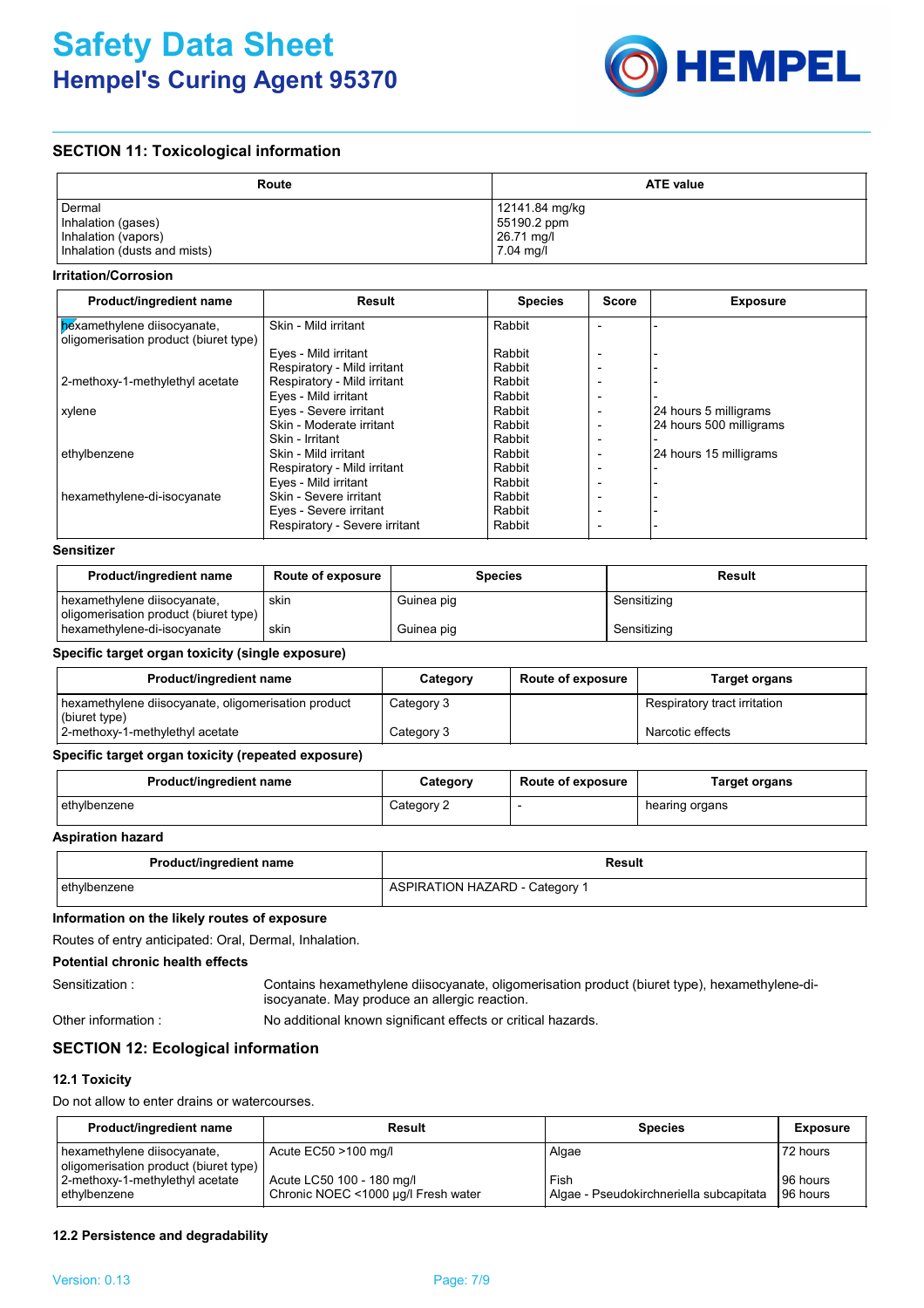

# **SECTION 12: Ecological information**

| Product/ingredient name                                              | <b>Test</b>                                                                  | Result                        | <b>Dose</b> | <b>Inoculum</b>  |
|----------------------------------------------------------------------|------------------------------------------------------------------------------|-------------------------------|-------------|------------------|
| bexamethylene diisocyanate,<br>oligomerisation product (biuret type) |                                                                              | 1 % - Not readily - 28 days   |             |                  |
| 2-methoxy-1-methylethyl acetate                                      | OECD 301F Ready<br>Biodegradability - Manometric<br><b>Respirometry Test</b> | 90 % - Readily - 28 days      |             |                  |
|                                                                      | OECD 301F Ready<br>Biodegradability - Manometric<br><b>Respirometry Test</b> | 83 % - Readily - 28 days      |             |                  |
| xylene                                                               | OECD 301F Ready<br>Biodegradability - Manometric<br><b>Respirometry Test</b> | 90 - 98 % - Readily - 28 days |             |                  |
|                                                                      |                                                                              | >60 % - Readily - 28 days     |             |                  |
| ethylbenzene                                                         |                                                                              | >70 % - Readily - 28 days     |             |                  |
| hexamethylene-di-isocyanate                                          |                                                                              | 42 % - Not readily - 28 days  |             |                  |
| Product/ingredient name                                              | <b>Aquatic half-life</b>                                                     | <b>Photolysis</b>             |             | Biodegradability |
| hexamethylene diisocyanate,<br>oligomerisation product (biuret type) |                                                                              |                               | Not readily |                  |
| 2-methoxy-1-methylethyl acetate                                      |                                                                              |                               | Readily     |                  |
| xylene                                                               |                                                                              |                               | Readily     |                  |
| ethylbenzene                                                         |                                                                              |                               | Readily     |                  |
| hexamethylene-di-isocyanate                                          |                                                                              |                               | Not readily |                  |

## **12.3 Bioaccumulative potential**

| Product/ingredient name                                                 | $LogP_{ow}$ | <b>BCF</b>   | <b>Potential</b> |
|-------------------------------------------------------------------------|-------------|--------------|------------------|
| hexamethylene diisocyanate, oligomerisation product (biuret type)  5.54 |             |              | high             |
| 2-methoxy-1-methylethyl acetate                                         | 1.2         |              | low              |
| xylene                                                                  | 3.12        | $8.1 - 25.9$ | low              |
| ethylbenzene                                                            | 3.6         |              | low              |
| hexamethylene-di-isocyanate                                             | 0.02        | 57.63        | low              |

## **12.4 Mobility in soil**

| Soil/water partition coefficient | No known data avaliable in our database. |
|----------------------------------|------------------------------------------|
| $(K_{OC})$ :                     |                                          |
| Mobility:                        | No known data avaliable in our database. |

## **SECTION 13: Disposal considerations**

#### **13.1 Waste treatment methods**

The generation of waste should be avoided or minimized wherever possible. Residues of the product is listed as hazardous waste. Dispose of according to all state and local applicable regulations. Waste should not be disposed of untreated to the sewer unless fully compliant with the requirements of all authorities with jurisdiction. Spillage, remains, discarded clothes and similar should be discarded in a fireproof container.

#### **Packaging**

The generation of waste should be avoided or minimized wherever possible. Waste packaging should be recycled. Incineration or landfill should only be considered when recycling is not feasible.

# **SECTION 14: Transport information**

Transport may take place according to national regulation or ADR for transport by road, RID for transport by train, IMDG for transport by sea, IATA for transport by air.

| <b>Additional information</b>          | 14.5<br>Env* | 14.4<br>PG* | 14.3<br>Transport hazard class(es) | 14.2<br>Proper shipping name | 14.1<br>UN no. |                                |
|----------------------------------------|--------------|-------------|------------------------------------|------------------------------|----------------|--------------------------------|
|                                        | No.          | Ш           | 3                                  | <b>PAINT</b>                 | <b>UN1263</b>  | <b>ADR/RID</b><br><b>Class</b> |
| <b>Emergency schedules F-E.</b><br>S-E | No.          | III         | 3                                  | <b>PAINT</b>                 | <b>UN1263</b>  | <b>IMDG</b><br><b>Class</b>    |
|                                        |              |             |                                    |                              |                |                                |